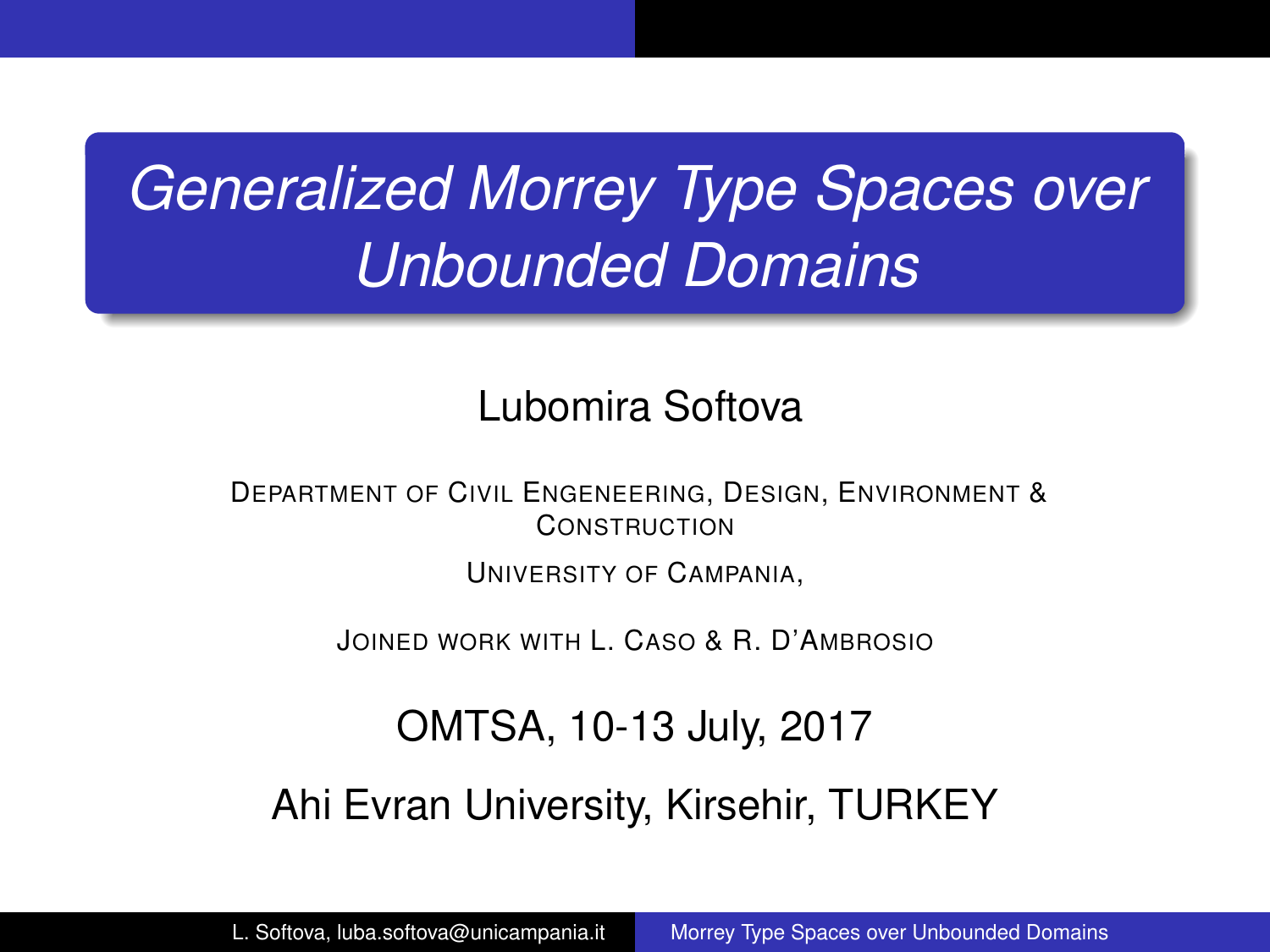

## Charls Bradfield Morrey Jr. 23 July 1907 - 29 April 1987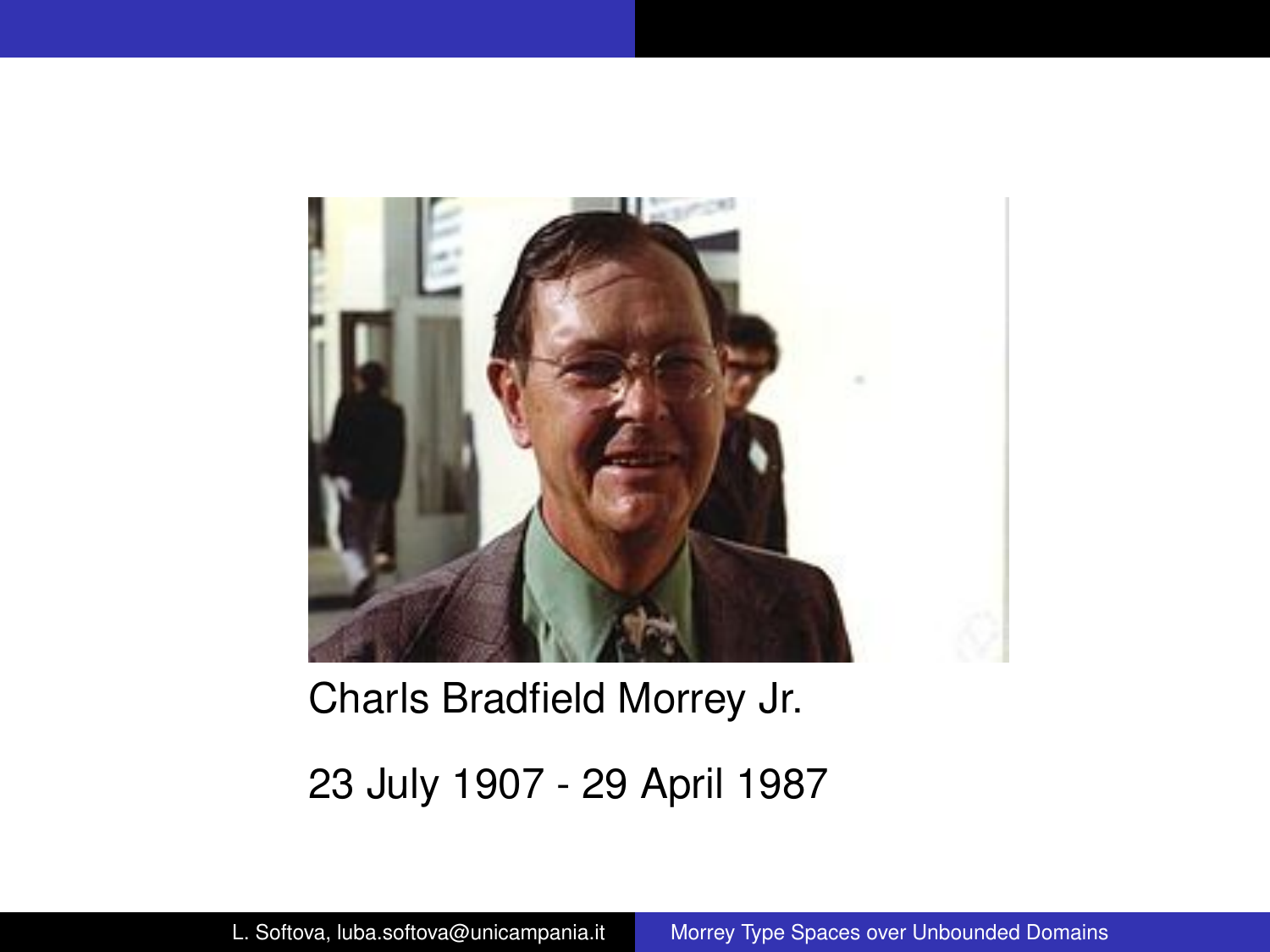#### <span id="page-2-0"></span>Definition (Morrey space)

Let  $p \in [1, +\infty)$ ,  $\lambda \in (0, n)$  and  $\Omega \subset \mathbb{R}^n$  be a bounded domain. The space *L <sup>p</sup>*,λ(Ω) is the set of all functions  $f \in L^p(\Omega)$  such that

$$
||f||_{L^{p,\lambda}(\Omega)}^p=\sup_{\stackrel{x\in\Omega}{\rho>0}}\frac{1}{\rho^\lambda}||f||_{L^p(\mathcal{B}_\rho(x)\cap\Omega)}^p<+\infty
$$

where  $\rho \in (0, \text{diam }\Omega)$ .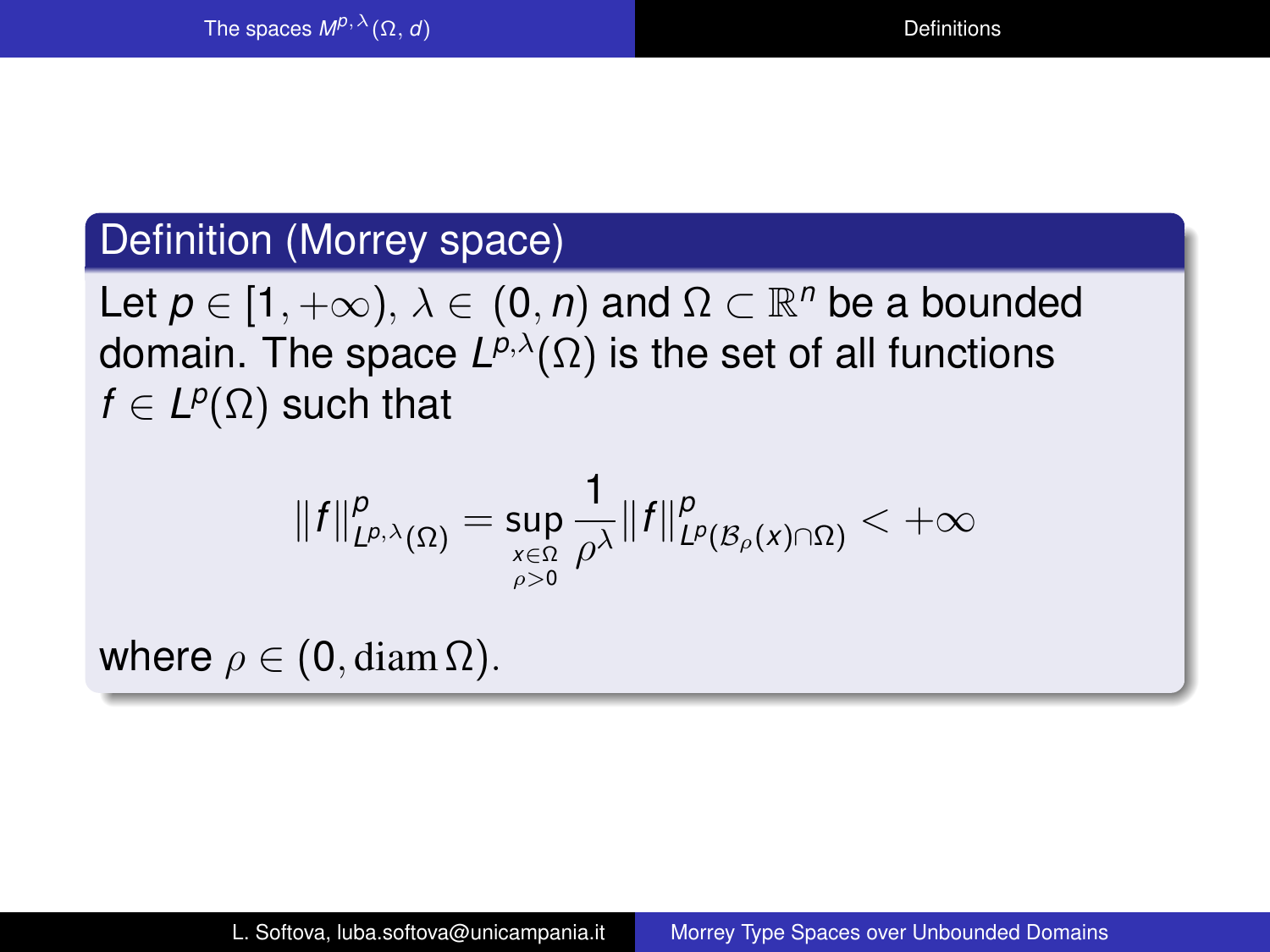## Can we define Morrey-type spaces over unbounded domain Ω, i.e. diam  $\Omega = \infty$ ?

#### Definition (Transirico, Troisi, Vitolo, 1995)

Let  $\Omega \subset \mathbb{R}^n$ ,  $n \geq 2$  be unbounded. The Morrey-type space  $M^{p,\lambda}(\Omega, d), p \in [1, +\infty), \lambda \in (0, n), d > 0$  consists of  $g\in L^{\rho}_{\textrm{loc}}(\Omega)$  s.t.

$$
\|g\|^p_{M^{p,\lambda}(\Omega,d)}=\sup_{\tau\in (0,d]\atop x\in \Omega}\frac{1}{\tau^\lambda}\int_{\Omega\cap \mathcal{B}_\tau(x)}|g(y)|^p\,dy<+\infty\,.
$$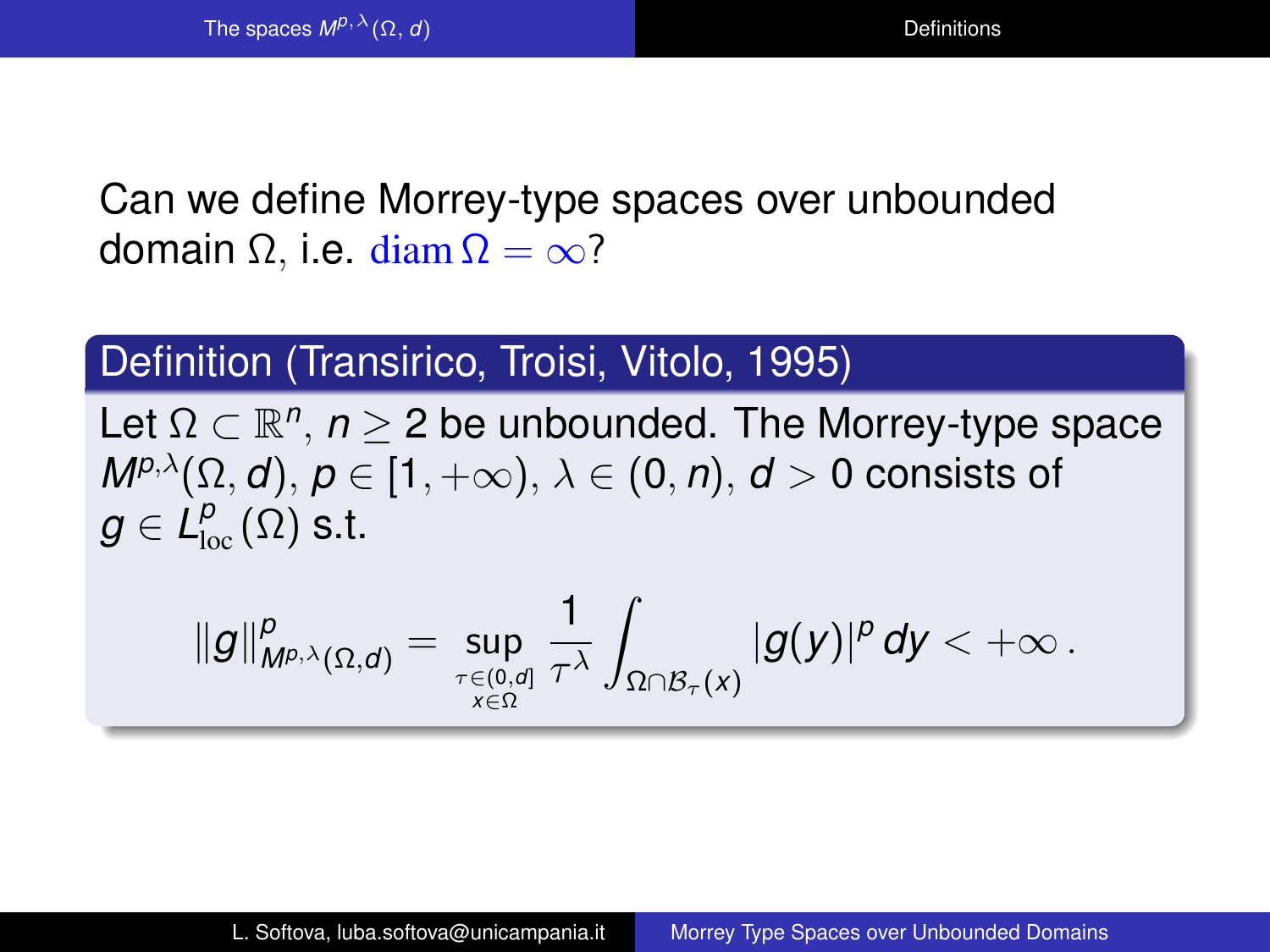Let  $\Omega$  be an open subset of  $\mathbb{R}^n$ ,  $n \geq 2$ 

$$
\bullet\ \forall\ d_1, d_2\in\mathbb{R}_+\ \exists\ c_1, c_2\in\mathbb{R}_+:
$$

 $c_1$   $\|g\|_{\mathsf{M}^{\rho,\lambda}(\Omega,d_1)} \leq \|g\|_{\mathsf{M}^{\rho,\lambda}(\Omega,d_2)} \leq c_2 \|g\|_{\mathsf{M}^{\rho,\lambda}(\Omega,d_1)}$  .

• If 
$$
p \le p_0
$$
 and  $\frac{\lambda - n}{p} \le \frac{\lambda_0 - n}{p_0}$ , then  

$$
M^{p_0, \lambda_0}(\Omega, d) \hookrightarrow M^{p, \lambda}(\Omega, d).
$$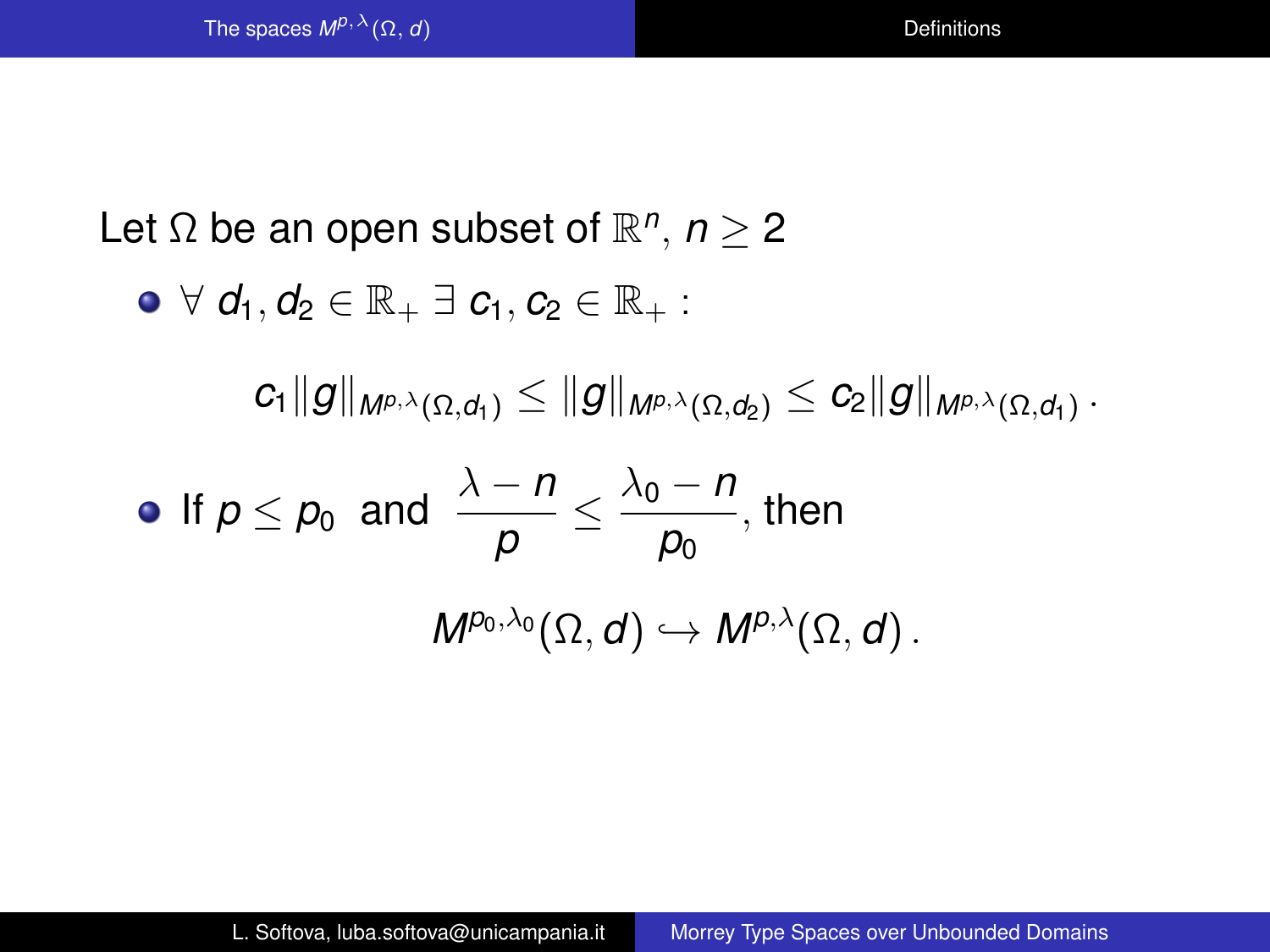**•** For each  $\tau \in (0, d], d > 1$  and  $q \in M^{p,\lambda}(\Omega, d)$ 

$$
\|g\|_{M^{p,\lambda}(\Omega,d)}\leq \|g\|_{M^{p,\lambda}(\Omega,\tau)}+d^{-\lambda/p}\|g\|_{M^{p,\lambda}(\Omega,d)}\,.
$$

If  $\lambda = 0$  then  $M^{p,0}(\Omega, d) \equiv M^p(\Omega, d)$  definite in **Transirico, Troisi, '87**.

$$
\|g\|_{\mathsf{M}^p(\Omega, d)} = \sup_{\tau \in (0, d] \atop x \in \Omega} \|g\|_{L^p(\Omega \cap \mathcal{B}_{\tau}(x))} \, .
$$

If  $\Omega \equiv \mathbb{R}^n$  then  $L^{p,\lambda}(\mathbb{R}^n) \subset M^{p,\lambda}(\mathbb{R}^n,d)$ .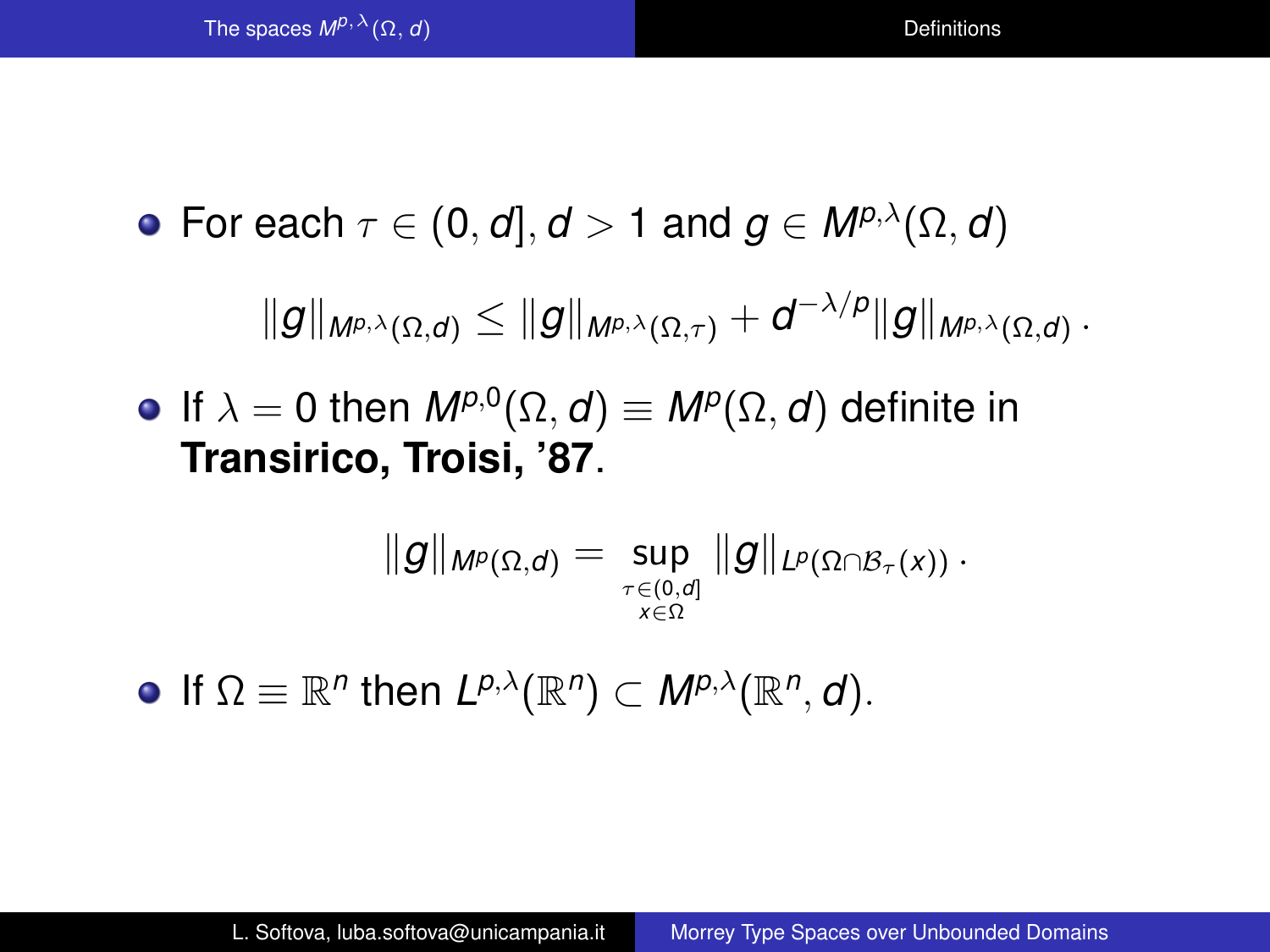<span id="page-6-0"></span> $\bullet$  *VM<sup>p,λ</sup>*( $\Omega$ , *d*) is the subspace of  $M^{p, \lambda}(\Omega, d)$  for which

$$
\lim_{d\to 0} \|g\|_{M^{p,\lambda}(\Omega,d)}=0\,.
$$

- $\tilde{M}^{p,\lambda}(\Omega,d)$  is the closure of  $L^{\infty}(\Omega)$  w.r.t. the norm in  $M^{p,\lambda}(\Omega, d)$ .
- $M_0^{p, \lambda}$  $\mathcal{O}^{p,\lambda}_0(\Omega, \boldsymbol{d})$  is the closure of  $\mathcal{C}^{\infty}_0(\Omega)$  w.r.t. the norm in  $M^{p,\lambda}(\Omega, d)$ .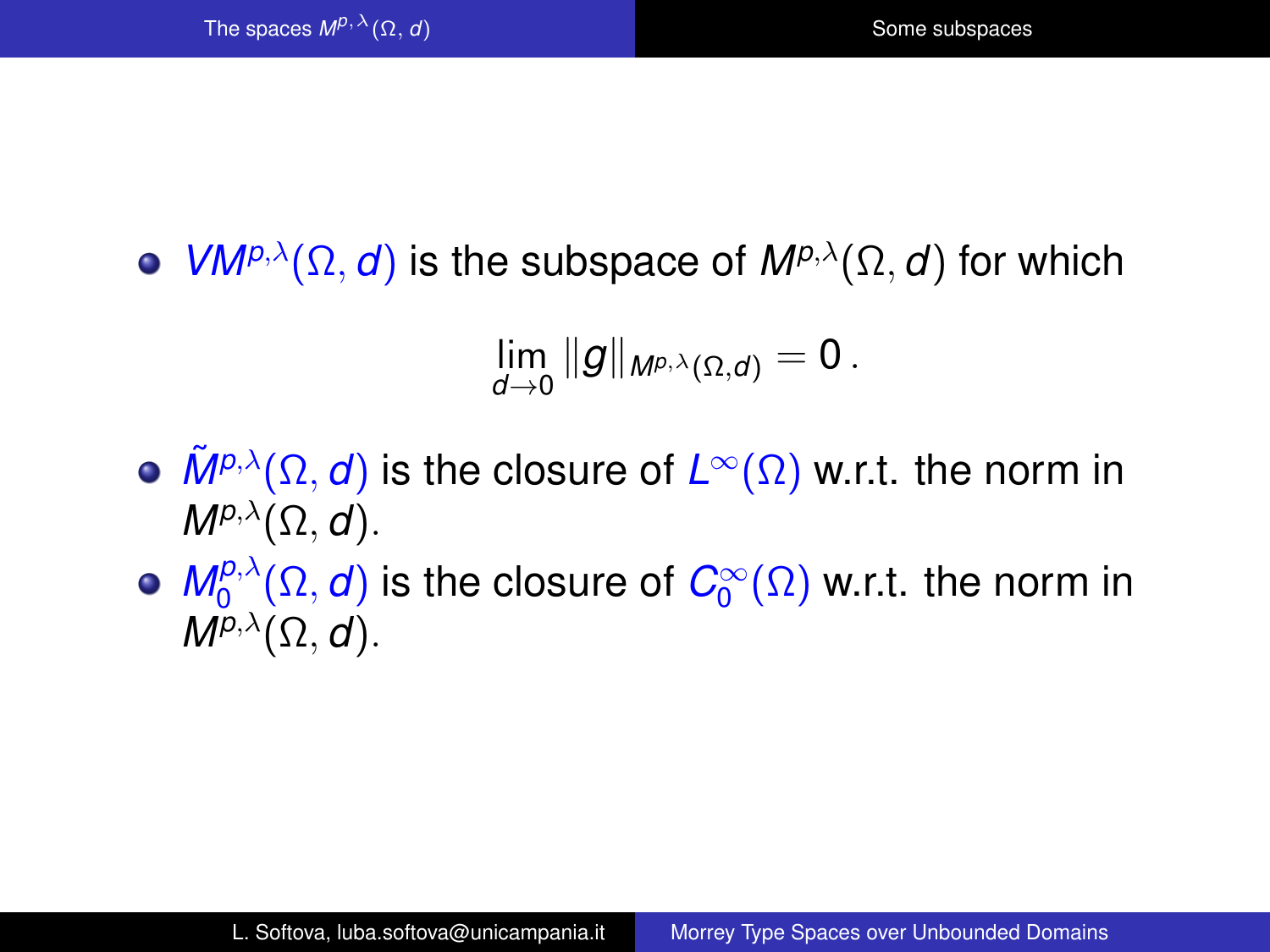The classical *Calderón-Zygmund decomposition* (*L* 1 , *L* <sup>∞</sup>) asserts that for any  $f\in L^1$  and any  $t>0$  holds

$$
f = f_t + (f - f_t), \qquad f_t \in L^{\infty}(\mathbb{R}^n), \ f - f_t \in L^1(\mathbb{R}^n)
$$

where  $||f_t||_{L^\infty(\mathbb{R}^n)} \leq c(n)t$ . Analogous decomposition exists also for the functions from  $\tilde{M}^{p,\lambda}(\Omega,d)$  and  $M_0^{p,\lambda}$  $\int_0^{\rho,\lambda} (\Omega, \boldsymbol{d})$ . In the spirit of CZD we write  $g = g_h + (g - g_h)$ ,  $\forall h > 0$ . Here  $g_h$  is the good part which is more regular and  $q - q_h$  is the bad part, whose norm can be controlled via the modulus of *g* in the corresponding space.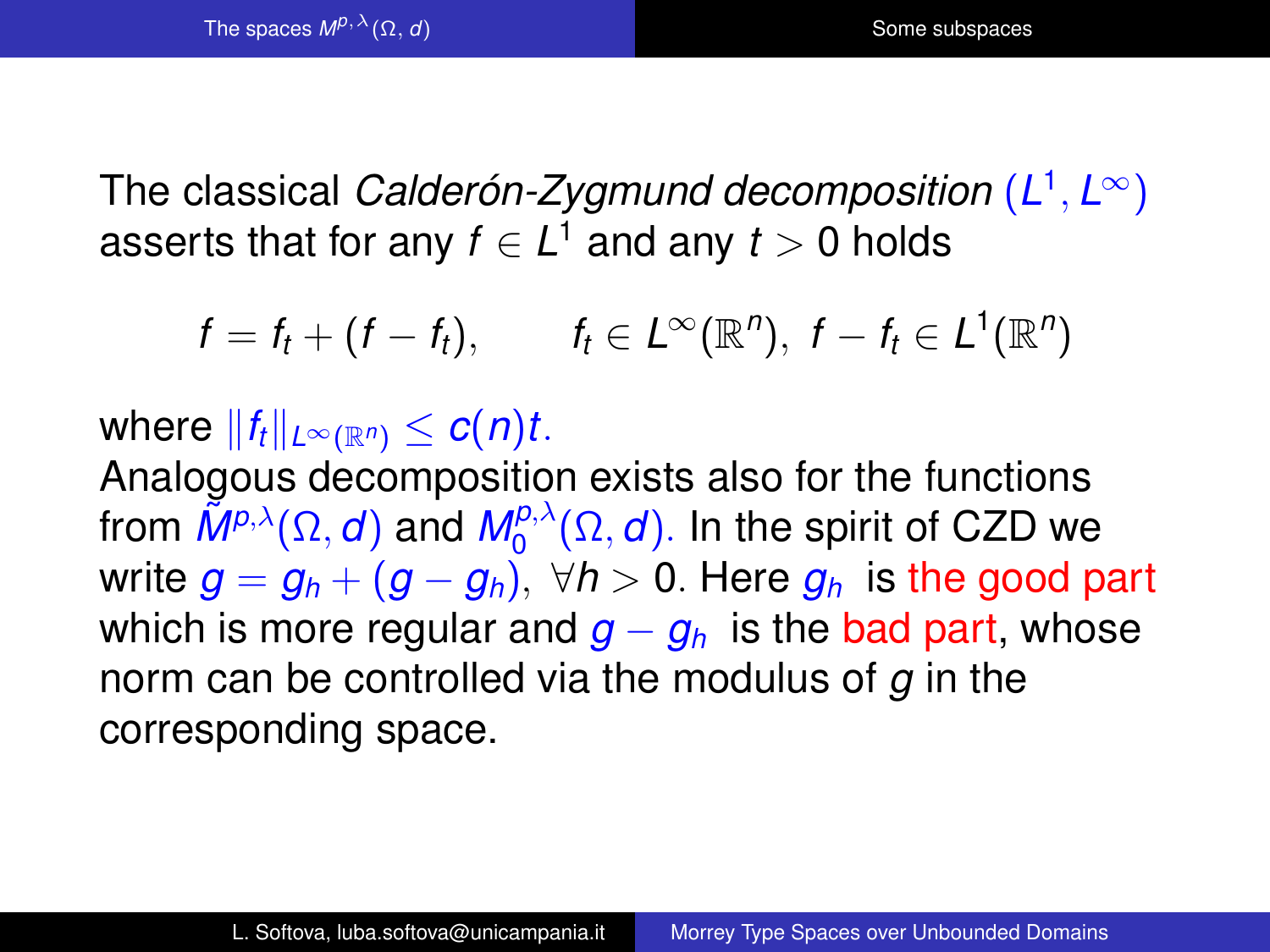## <span id="page-8-0"></span>Consider

$$
\begin{cases}\nLu = -D_j(a_{ij}D_iu + d_ju) + b_iD_iu + cu & \text{in } \Omega \\
x = 0 & \text{on } \partial\Omega\n\end{cases}
$$

\n- $$
a_{ij} \in L^{\infty}(\Omega)
$$
 and
\n- $a_{ij}(x)\xi_i\xi_j \geq \nu |\xi|^2$  for a.a.  $x \in \Omega$ ,  $\forall \xi \in \mathbb{R}^n$ .
\n- $b_i, d_i \in M^{2r, n-2r}(\Omega, d), c \in M^{r, n-2r}(\Omega, d)$  for some  $r \in (1, n/2]$ .
\n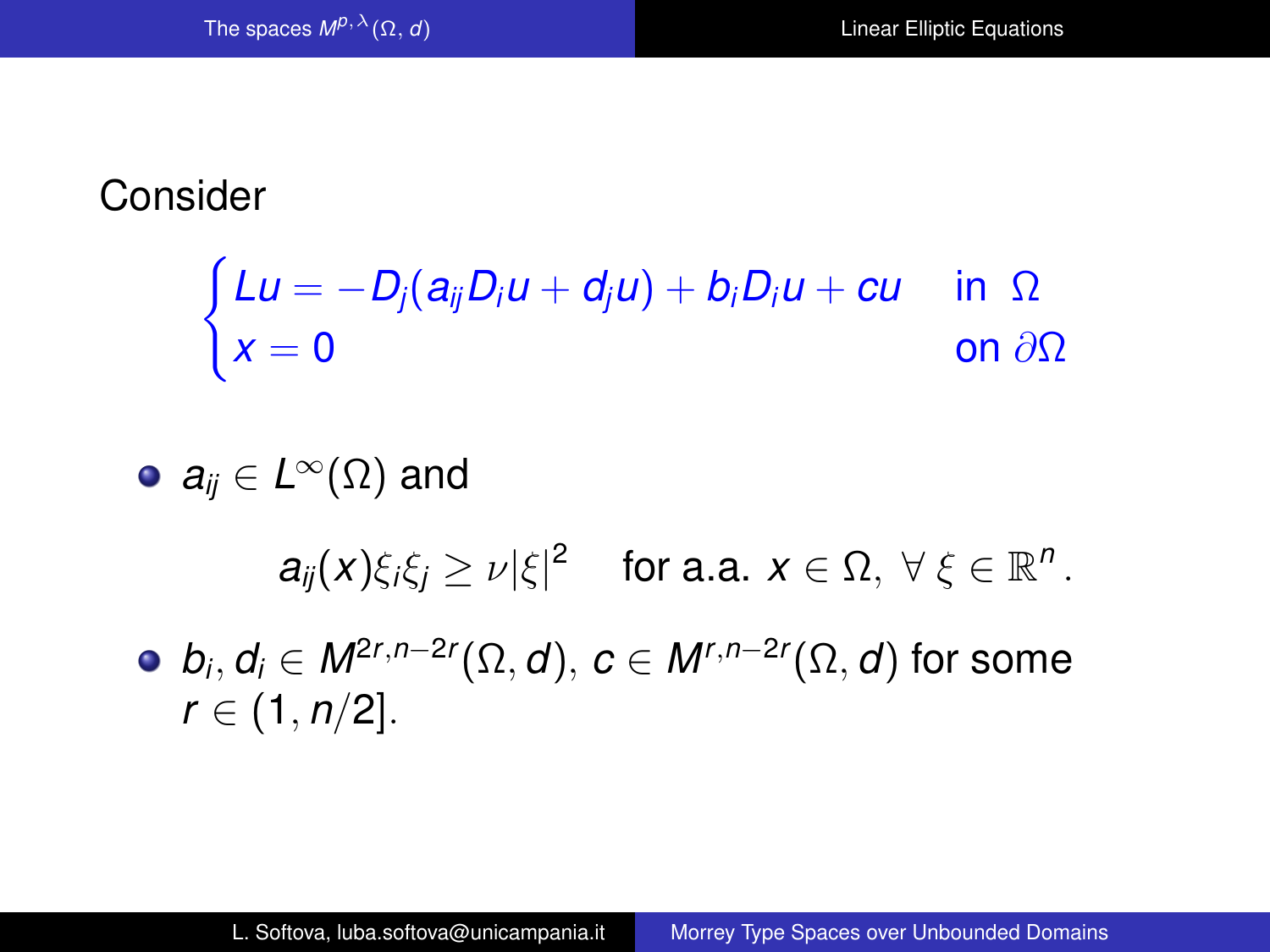### Theorem (Transirico, Troisi, Vitolo '95)

 $L$ et  $b_i - d_i \in M_0^{2r, n-2r}$  $\mathsf{D}_0^{(\mathsf{Z} \mathsf{Z}, \mathsf{I})-\mathsf{Z} \mathsf{Z} \mathsf{Z}}(\Omega,d)$  and  $\mathsf{C}-\mathsf{D}_\mathsf{I}(d_\mathsf{I}) \geq \mu > 0.$  Then if *u is a solution of*

$$
\begin{cases}\nLu = f \in W^{-1,2}(\Omega, d) & \text{with unbounded } \Omega, \\
u \in W_0^{1,2}(\Omega, d)\n\end{cases}
$$

*then it satisfies*

$$
||u||_{W^{1,2}(\Omega,d)} \leq C||f||_{W^{-1,2}(\Omega,d)}.
$$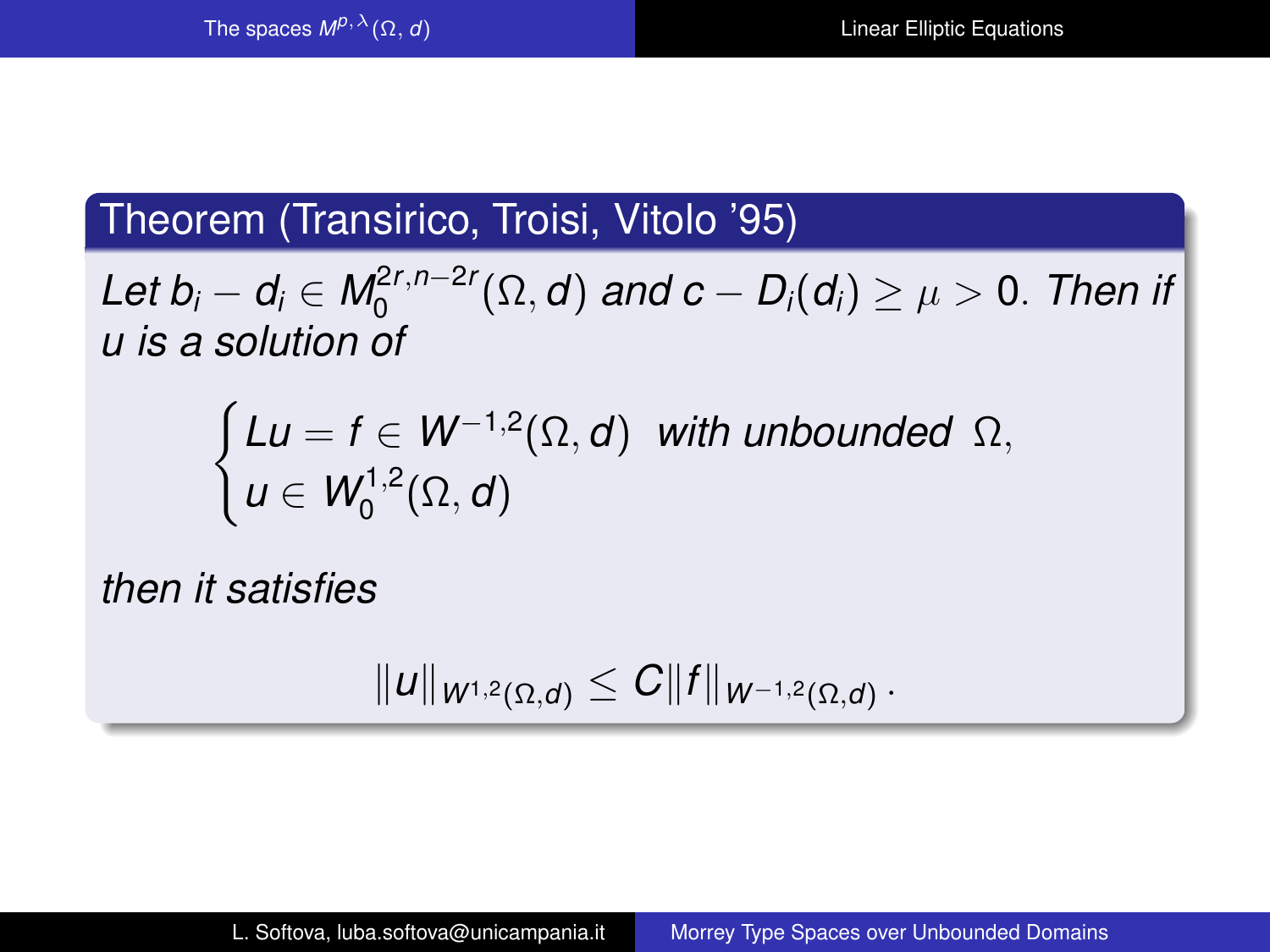<span id="page-10-0"></span>OUR AIM: To extend the spaces  $M^{p,\lambda}(\Omega, d)$  to spaces of Morrey type with a weight  $\omega(\mathcal{B}_{\tau}(\boldsymbol{x})) : \mathbb{R}^n \times \mathbb{R}_+ \to \mathbb{R}_+$  in open sets  $\Omega \subseteq \mathbb{R}^n$  not necessarily bounded.

## Definition (Caso, D'Ambrosio, S., '17)

Let  $\omega : \Omega \times \mathbb{R}_+ \to \mathbb{R}_+$  be a measurable function. For  $1 \leq p < +\infty$  and  $d \in \mathbb{R}_+$  fixed, we denote by  $M^p_\omega(\Omega, d)$  the  $\textsf{class}$  of all functions  $f\in \mathcal{L}^p_{\textit{loc}}(\bar{\Omega})$  such that

$$
\|f\|_{M^p_\omega(\Omega, d)} = \sup_{x \in \Omega \atop \tau \in (0, d]} \left( \frac{1}{\omega(x, \tau)} \int_{\Omega \cap \mathcal{B}_\tau(x)} |f(y)|^p \, dy \right)^{\frac{1}{p}} < +\infty
$$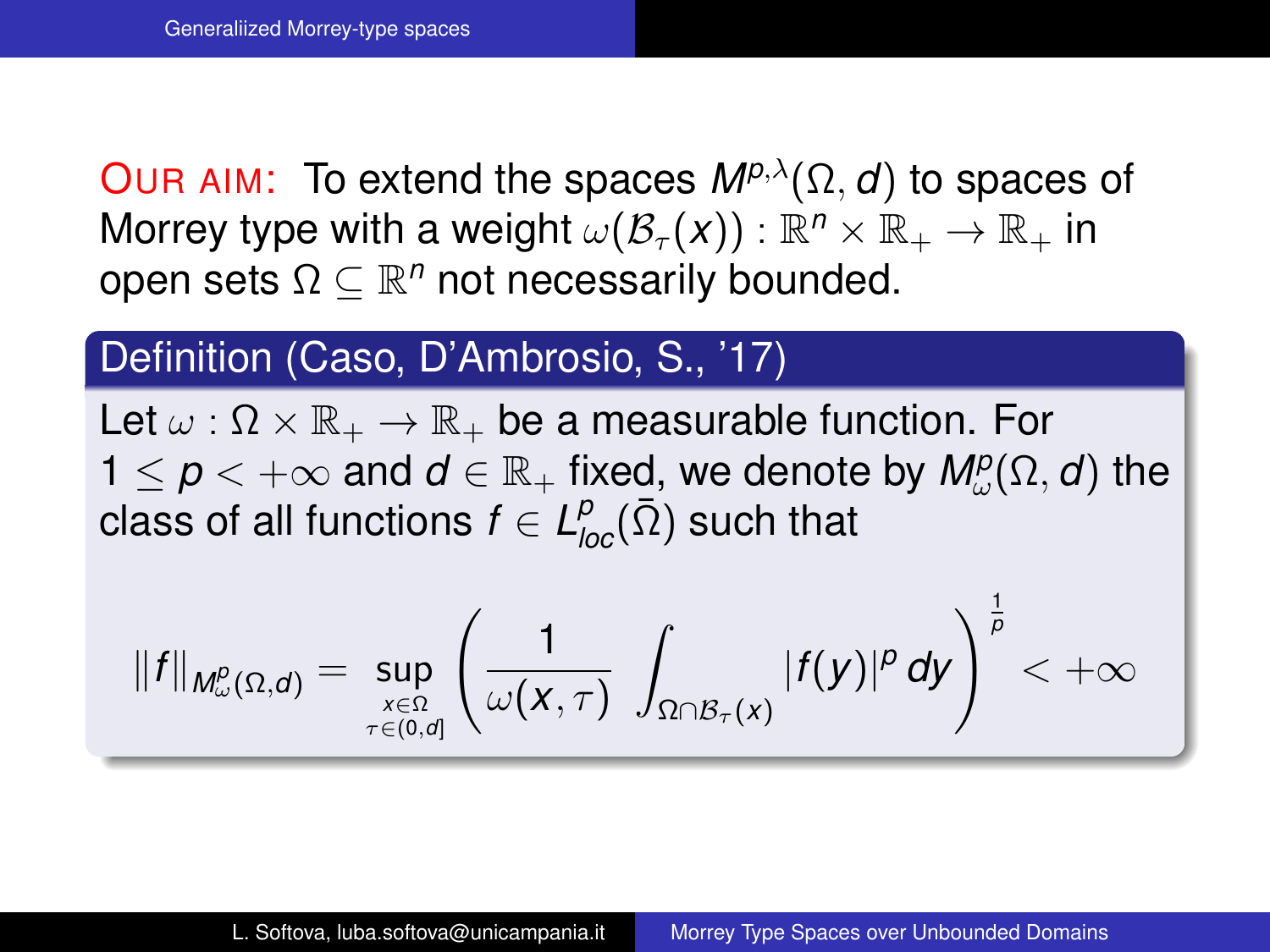If  $\Omega \equiv \mathbb{R}^n$  then

$$
||f||_{M^p_\omega(\mathbb{R}^n,d)} = \sup_{\underset{\tau \in (0,d]}{x \in \mathbb{R}^n}} \left( \frac{1}{\omega(x,\tau)} \int_{\mathcal{B}_{\tau}(x)} |f(y)|^p dy \right)^{\frac{1}{p}} < +\infty
$$

 $L^{p,\omega}(\mathbb{R}^n) \subset M^p_\omega(\mathbb{R}^n,d)$ .

Moreover, if  $\omega(\pmb{x},\tau)=\tau^\lambda$ , with  $\pmb{0}<\lambda<\pmb{n},$  then

$$
L^{p,\lambda}(\mathbb{R}^n) \subset M^p_\omega(\mathbb{R}^n,d).
$$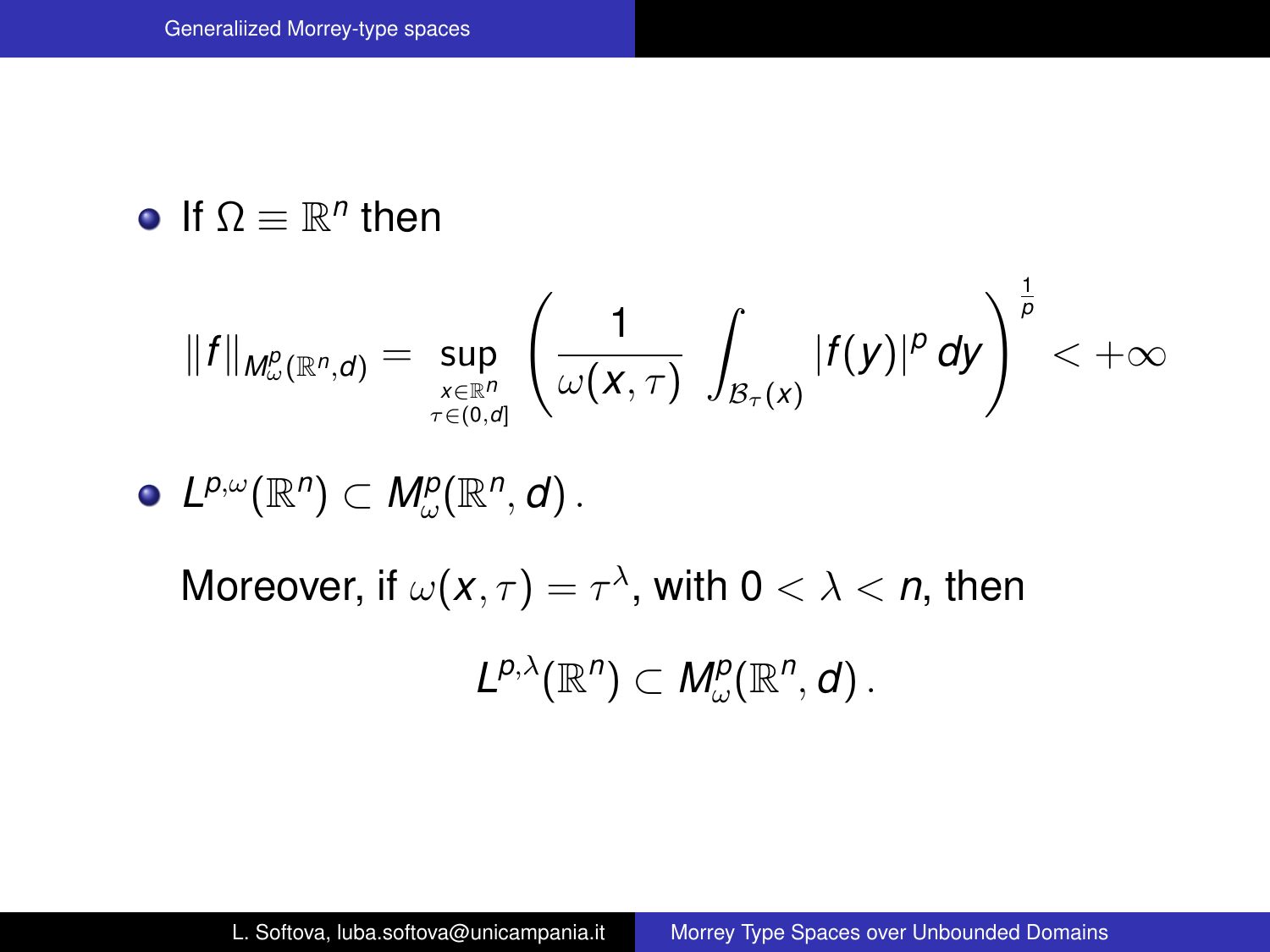## <span id="page-12-0"></span>*W*<sub>1</sub>) Doubling condition:

$$
\frac{1}{C_{\omega}} \leq \frac{\omega(x, s)}{\omega(x, r)} \leq C_{\omega} \qquad \forall x \in \Omega, \quad r \leq s \leq 2r,
$$

where  $C_{\omega} \in \mathbb{R}_+$  is independent of *x*, *r*, *s*. *W*<sub>2</sub>) Monotonicity condition: If  $\mathcal{B}_r(y) \subseteq \mathcal{B}_s(x)$  then

$$
\omega(\mathbf{y},\mathbf{r}) \leq \omega(\mathbf{x},\mathbf{s}) \quad \forall \mathbf{x}, \mathbf{y} \in \Omega \ \forall \mathbf{r}, \mathbf{s} \in \mathbb{R}_+
$$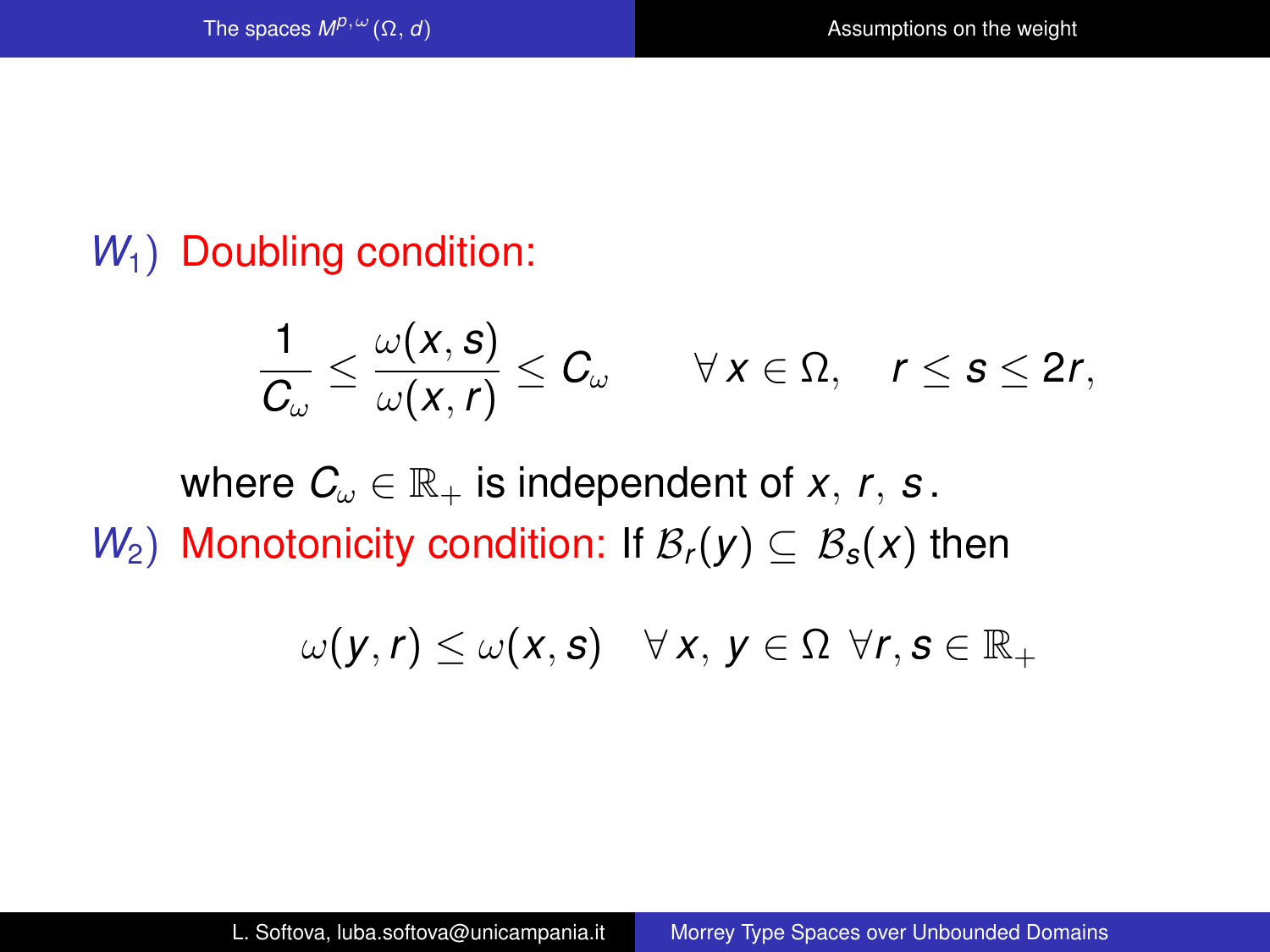#### Example

The following weights satisfy  $W_1$  and  $W_2$ :

• Let  $u \in A_p$  be a Muckenhoupt weight with  $1 < p < 1/\alpha$ ,  $\alpha \in (0,1)$ , then

$$
\omega(x,\tau)=\Big(\int_{\mathcal{B}_{\tau}(x)}u(y)\,dy\Big)^{\alpha},\,\forall\,(x,\tau)\in\mathbb{R}^{n}\times\mathbb{R}_{+}.
$$

- $\mathbf{v}(\mathbf{x}, \tau) = \mathbf{\Phi}(\tau)$ , where  $\mathbf{\Phi}$  is Young function satisfying the  $\triangle$ <sub>2</sub>-condition:  $\Phi(2\tau) < k\Phi(\tau)$ ,  $\tau > 0$ .
- $\bullet \omega(x,\tau) = \phi(\tau)$ , where  $\phi(\tau)$  is increasing function s.t.  $\phi(\tau)/\tau$  is decreasing.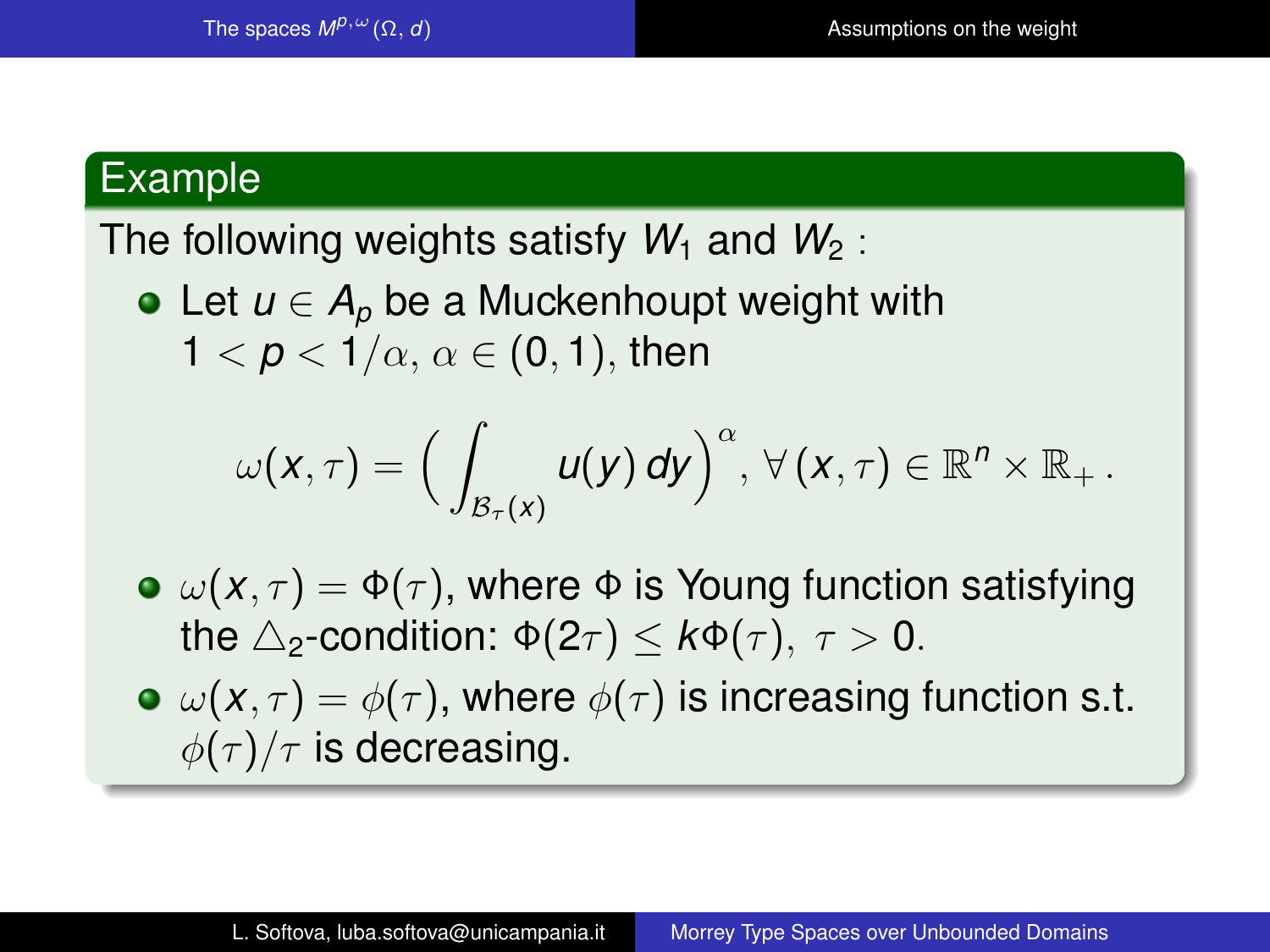Under assumptions  $W_1$  and  $W_2$ , making use of a diadic decomposition, we get the following result:

#### Theorem

*Let p*  $\in$  [1,  $+\infty$ ) *and d*<sub>1</sub>, *d*<sub>2</sub> *be positive constants, then* 

$$
f\in M^p_\omega(\Omega,d_1)\quad\text{ iff }\quad f\in M^p_\omega(\Omega,d_2)
$$

#### *and*

$$
||f||_{M^p_\omega(\Omega,d_1)} \leq ||f||_{M^p_\omega(\Omega,d_2)} \leq c||f||_{M^p_\omega(\Omega,d_1)}
$$

 $\forall d_1, d_2 > 0$ , where  $c \in \mathbb{R}_+$  depends on n, p,  $C_{\omega}, d_1, d_2$ .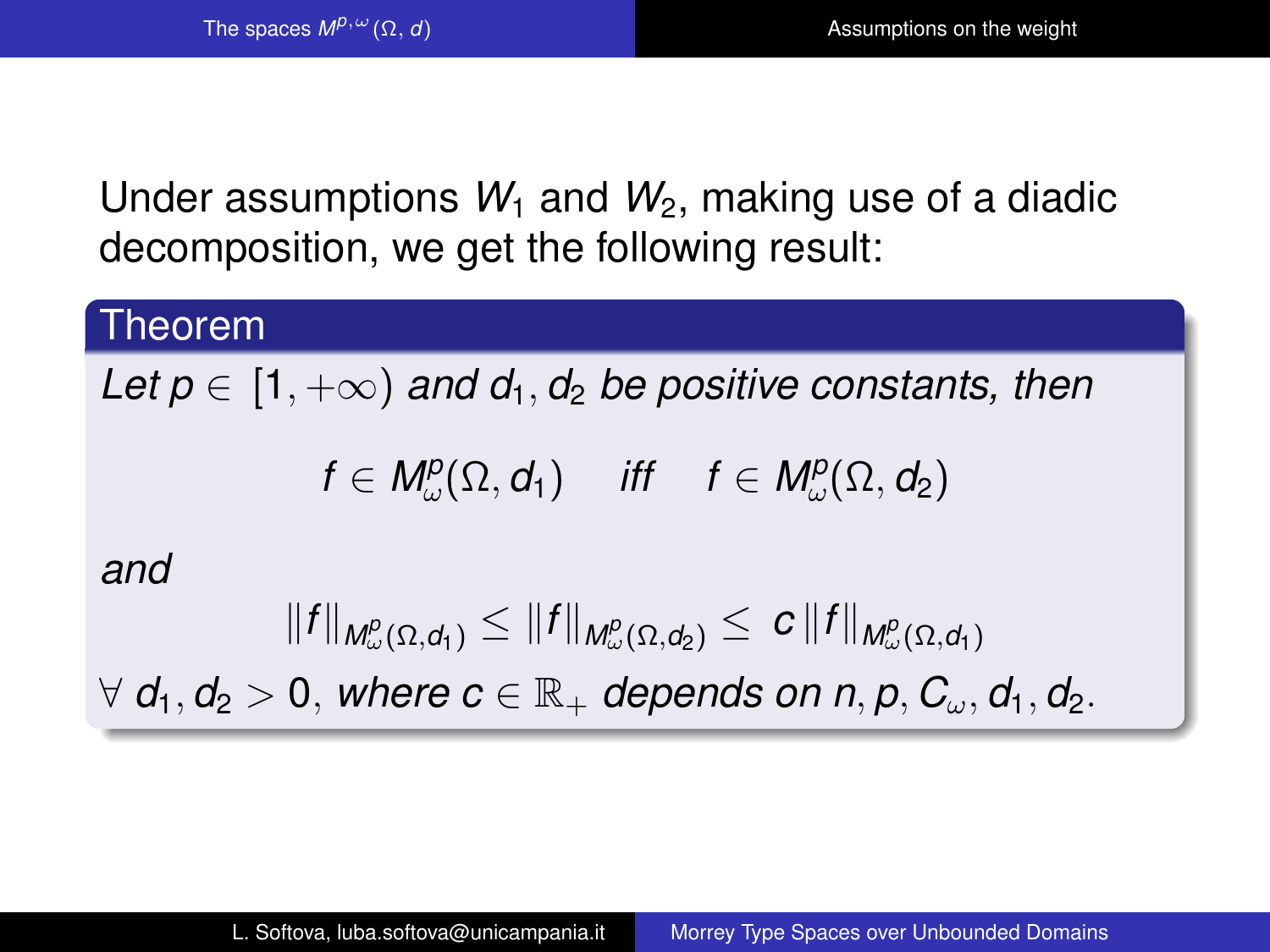## *W*<sub>3</sub>) Suppose that for each  $p \in [1, +\infty)$  holds

$$
\lim_{d\to 0}\sup_{\substack{x\in\Omega\\ \tau\in(0,d]}}\frac{|\Omega(x,\tau)|}{\omega(x,\tau)}=D<+\infty,
$$

which is equivalent to  $\lim\limits_{d\to 0}\|\chi_\Omega\|_{\mathsf{M}_\omega^p(\Omega,d)}=D^{1/p}<+\infty.$ 

#### Lemma

*If*  $\omega$  *satisfies*  $W_1$ ,  $W_2$  *and*  $W_3$ , *then* 

 $M^p_\omega(\Omega, d) \subseteq M^q_\omega(\Omega, d) \qquad \forall \ 1 \leq q \leq p < +\infty.$ 

*In addition*  $L^{\infty}(\Omega) \subset M_{\omega}^{p}(\Omega, d)$ .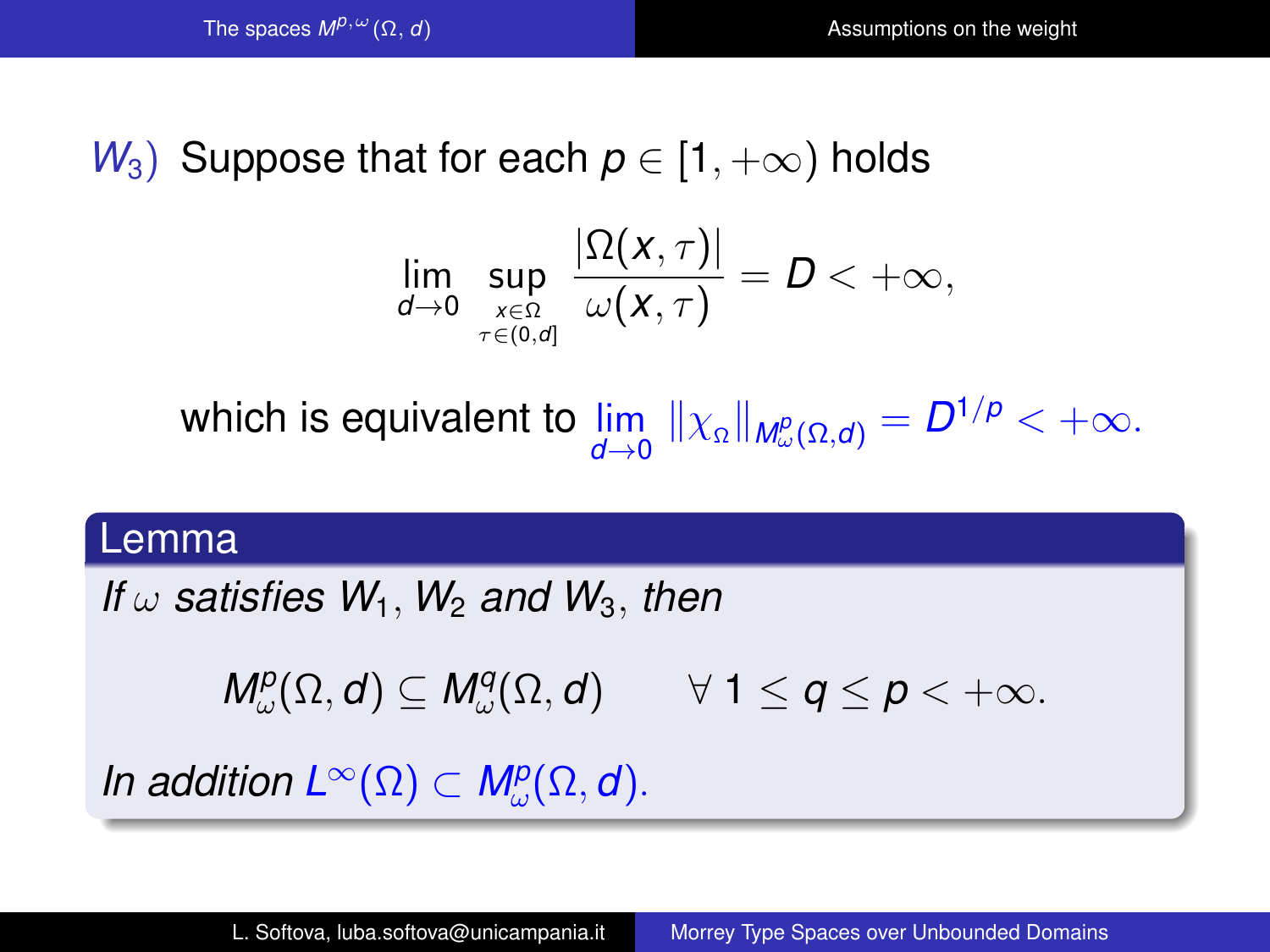## <span id="page-16-0"></span>**Definition**

For  $\boldsymbol{\rho} \in [1,+\infty)$ , we denote by  $\textit{VM}_\omega^\rho(\Omega,\boldsymbol{d})$  the subspace  $\mathsf{consisting}\; \mathsf{of} \; \mathsf{the}\; \mathsf{functions}\; \pmb{g} \in \pmb{M}_{\omega}^{\pmb{p}}(\Omega, \pmb{d})\; \mathsf{s.t.}$ 

$$
\lim_{d\to 0}\,\|g\|_{M^p_\omega(\Omega,d)}=0\,.
$$

Suppose that  $\omega$  satisfies

*W*<sup>2</sup><sub>3</sub>) Uniform continuity:  $\forall p \in [1, +\infty)$ 

$$
\lim_{d\to 0}\sup_{\underset{\tau\in(0,d]}{\scriptscriptstyle x\in\Omega}}\frac{|\Omega(x,\tau)|}{\omega(x,\tau)}=0
$$

which is equivalent to  $\lim\limits_{d\to 0}\|\chi_\Omega\|_{\mathcal{M}^p_\omega(\Omega,d)}=0.$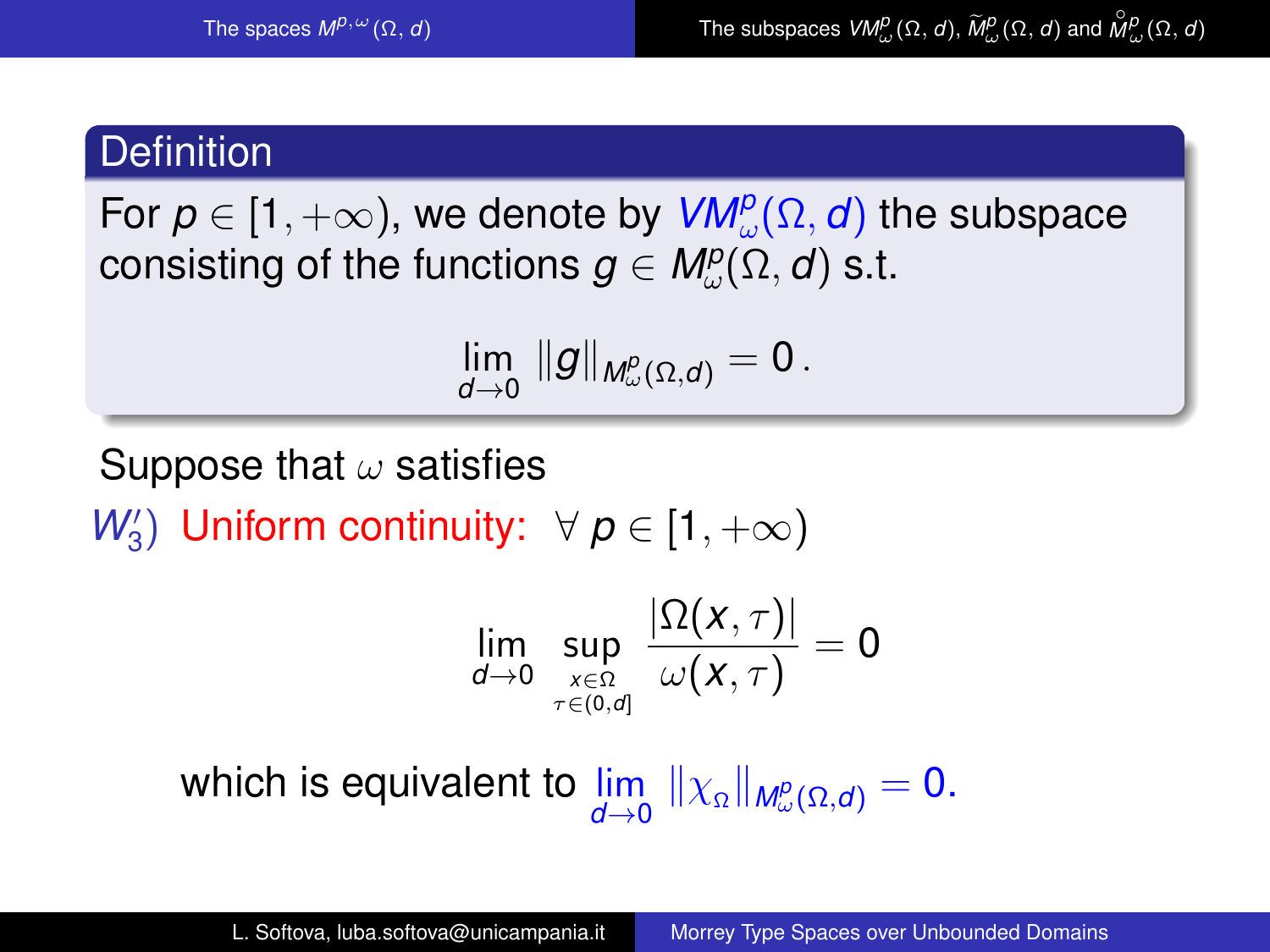#### Lemma

*If*  $\omega$  *satisfies*  $W_1$ ,  $W_2$  *and*  $W_3$ , *then* 

 $L^{\infty}(\Omega) \subset VM_{\omega}^{p}(\Omega,d).$ 

If we consider W<sub>3</sub> instead of W<sub>3</sub>, then

 $M^p_\omega(\Omega, d) \subset VM^q_\omega(\Omega, d) \qquad \forall \ 1 \leq q \leq p < +\infty.$ 

#### Example

The weight  $\omega = \phi(d)$  s.t.

$$
\lim_{d\to 0}\phi(d)=0,\qquad \lim_{d\to 0}\frac{\phi(d)}{d}=+\infty
$$

verifies  $W_3'$ .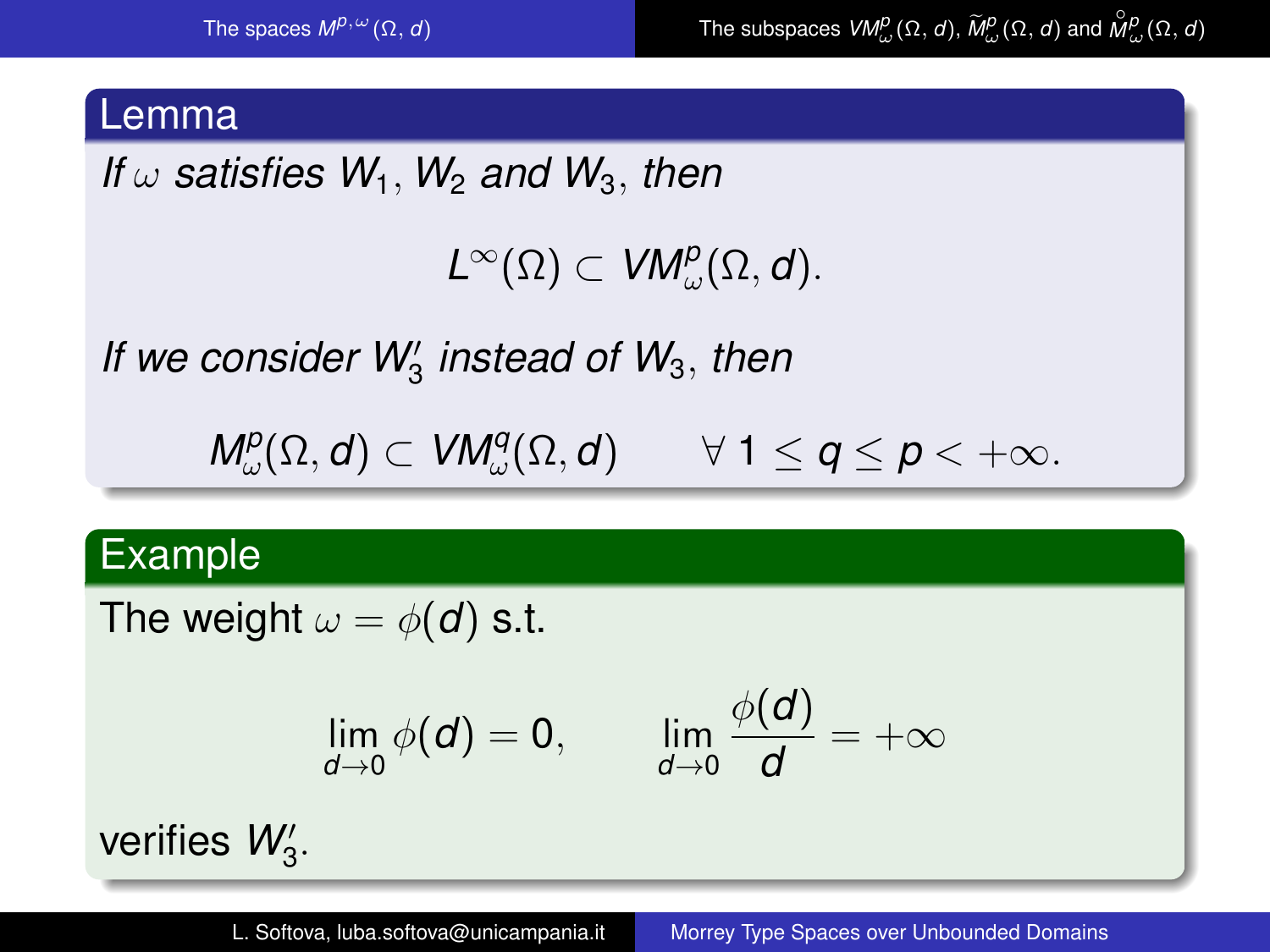## • Regularity of the boundary:  $\Omega$  satisfies the (A)-condition, that is

<span id="page-18-0"></span>(A) 
$$
\sup_{\substack{x \in \Omega \\ \tau \in (0,\sigma]}} \frac{|\mathcal{B}_{\tau}(x)|}{|\Omega(x,\tau)|} = A < +\infty.
$$

The condition [\(A\)](#page-18-0) implies the *external cone condition*

$$
|\Omega(x,\tau)| \geq \frac{1}{A}\tau^n, \qquad \forall \; x \in \Omega, \; \tau \in (0,d].
$$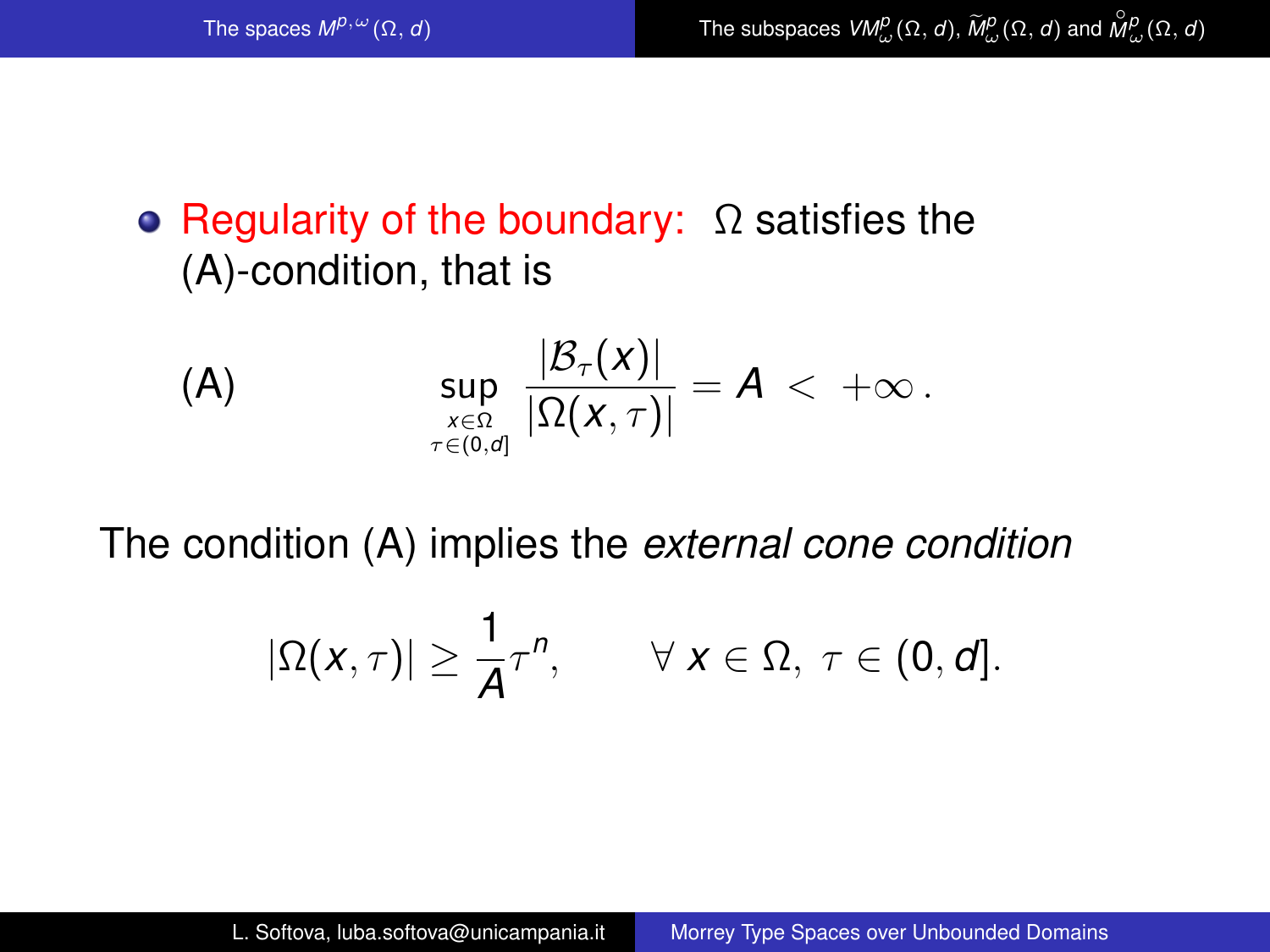## Some properties of the spaces  $\mathsf{VM}^p_\omega(\Omega,\boldsymbol{d})$  :

#### Lemma

Let [\(A\)](#page-18-0),  $W_1$ ,  $W_2$  *and*  $W_3$  *hold. If*  $g \in VM_\omega^p(\Omega, d)$  *and supp*  $g \in \Omega$  *then* 

$$
\lim_{y\to 0} \|g(\cdot-y)-g(\cdot)\|_{M^p_\omega(\Omega,d)}=0\,,
$$

$$
\lim_{h\to +\infty} \|J_h\ast g-g\|_{M^p_\omega(\Omega,d)}=0\,,
$$

where  $\left(J_h\right)_{h\in\mathbb{N}}$  is a sequence of mollifies in  $\mathbb{R}^n$  .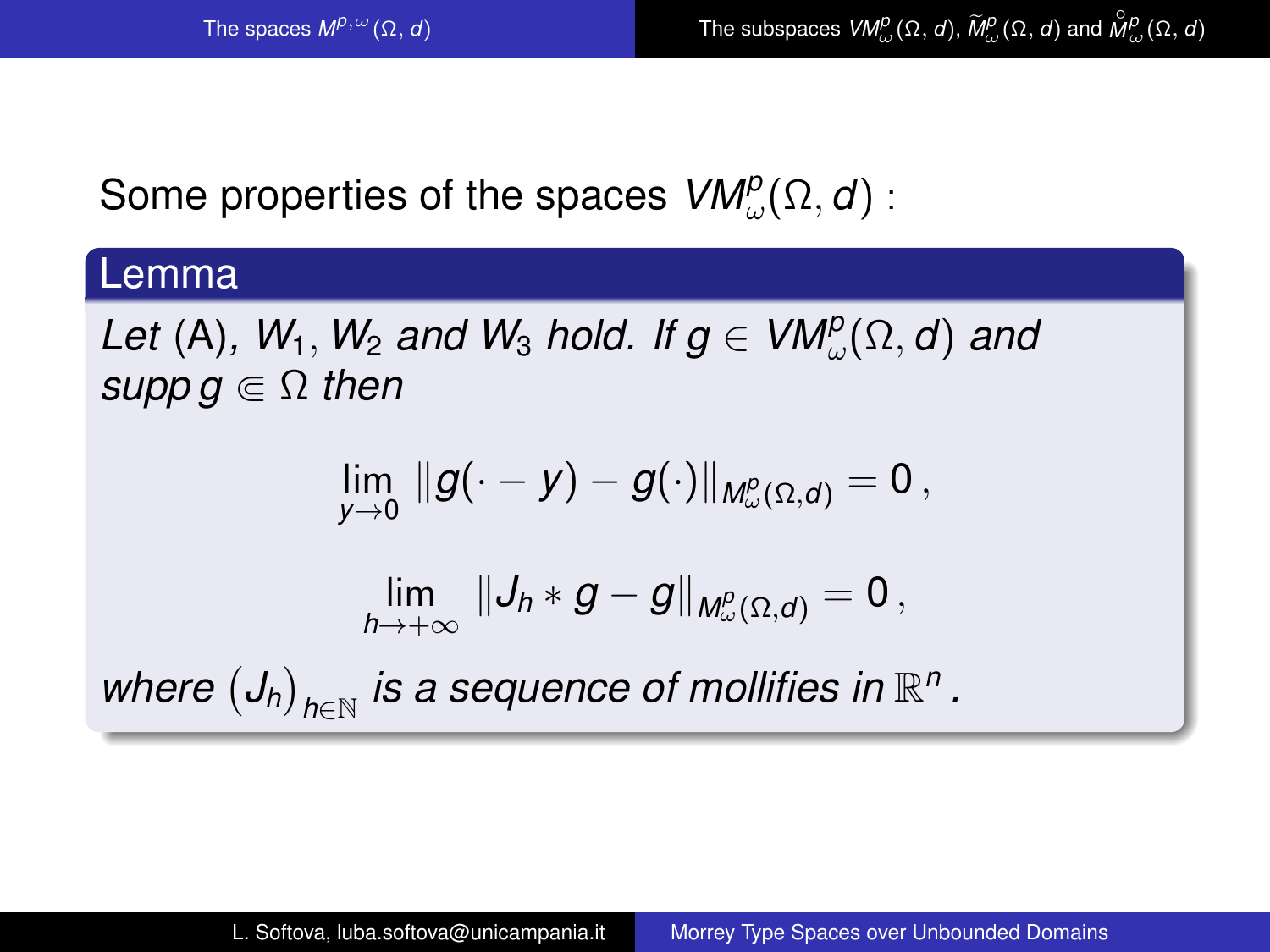## **Definition**

Let  $\omega$  satisfy  $W_1$ ,  $W_2$  and  $W_3$ . Denote by  $M^p_\omega(\Omega, d)$  the subspace of  $\textit{M}_{\omega}^p(\Omega,d)$  s.t. for each  $E\subset\Omega$ 

$$
\lim_{h\to +\infty}\left(\sup_{\|\chi_E\|_{M^p_\omega(\Omega, d)}<\frac{1}{h}}\|g\chi_E\|_{M^p_\omega(\Omega, d)}\right)=0\,.
$$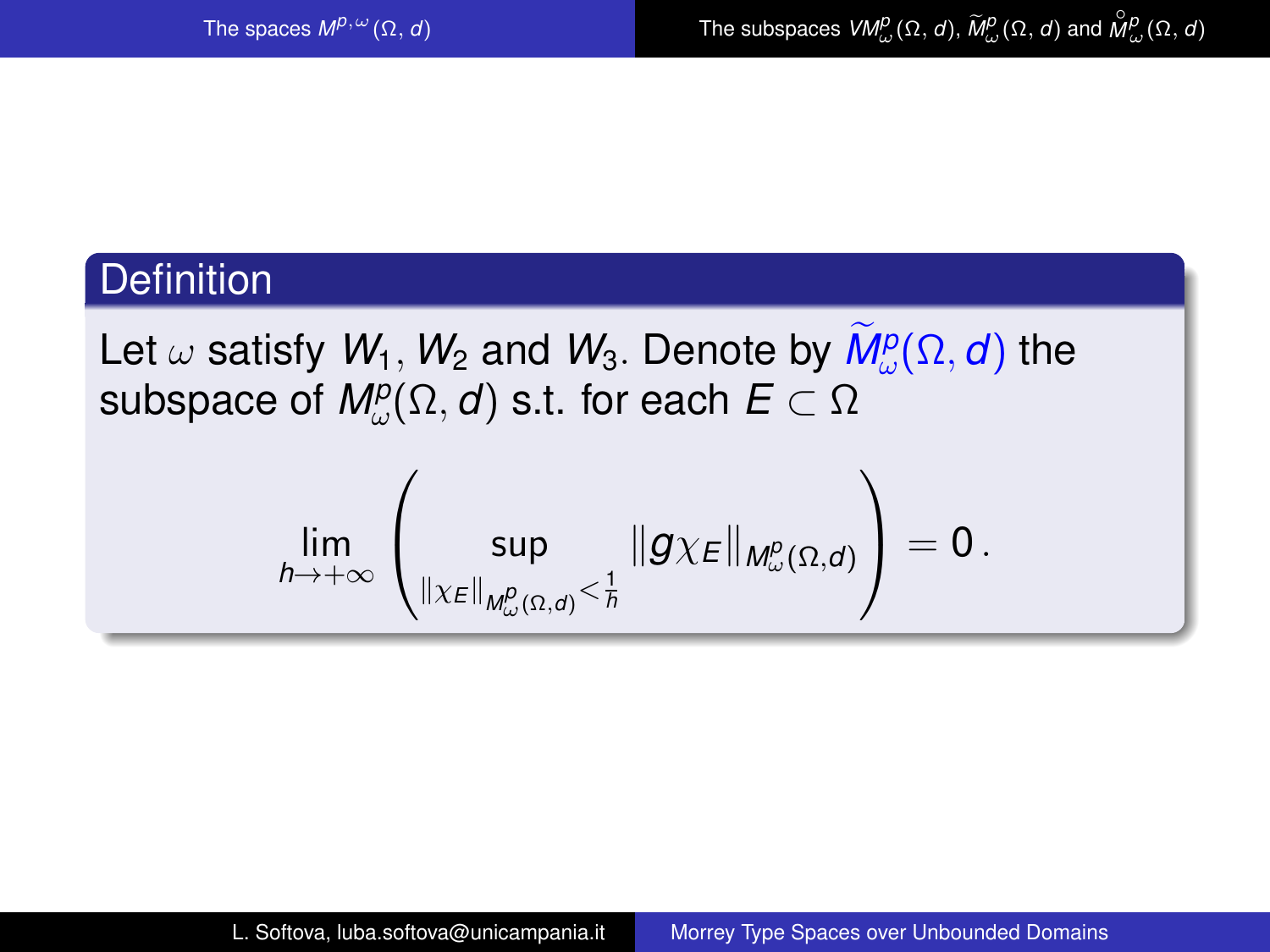## Main properties

- The space  $M_{\omega}^p(\Omega, d)$  is the closure of  $L^{\infty}(\Omega)$  w.r.t. the norm in  $\mathsf{M}^p_\omega(\Omega,d)$  .
- For all  $1 \leq q < p < +\infty$  the inclusion holds

 $M^p_\omega(\Omega, d) \subset M^q_\omega(\Omega, d)$  .

Let  $\omega$  satisfy in addition  $\mathcal{W}'_3$ , then

 $\widetilde{M}^p_\omega(\Omega, d) \subset VM^p_\omega(\Omega, d).$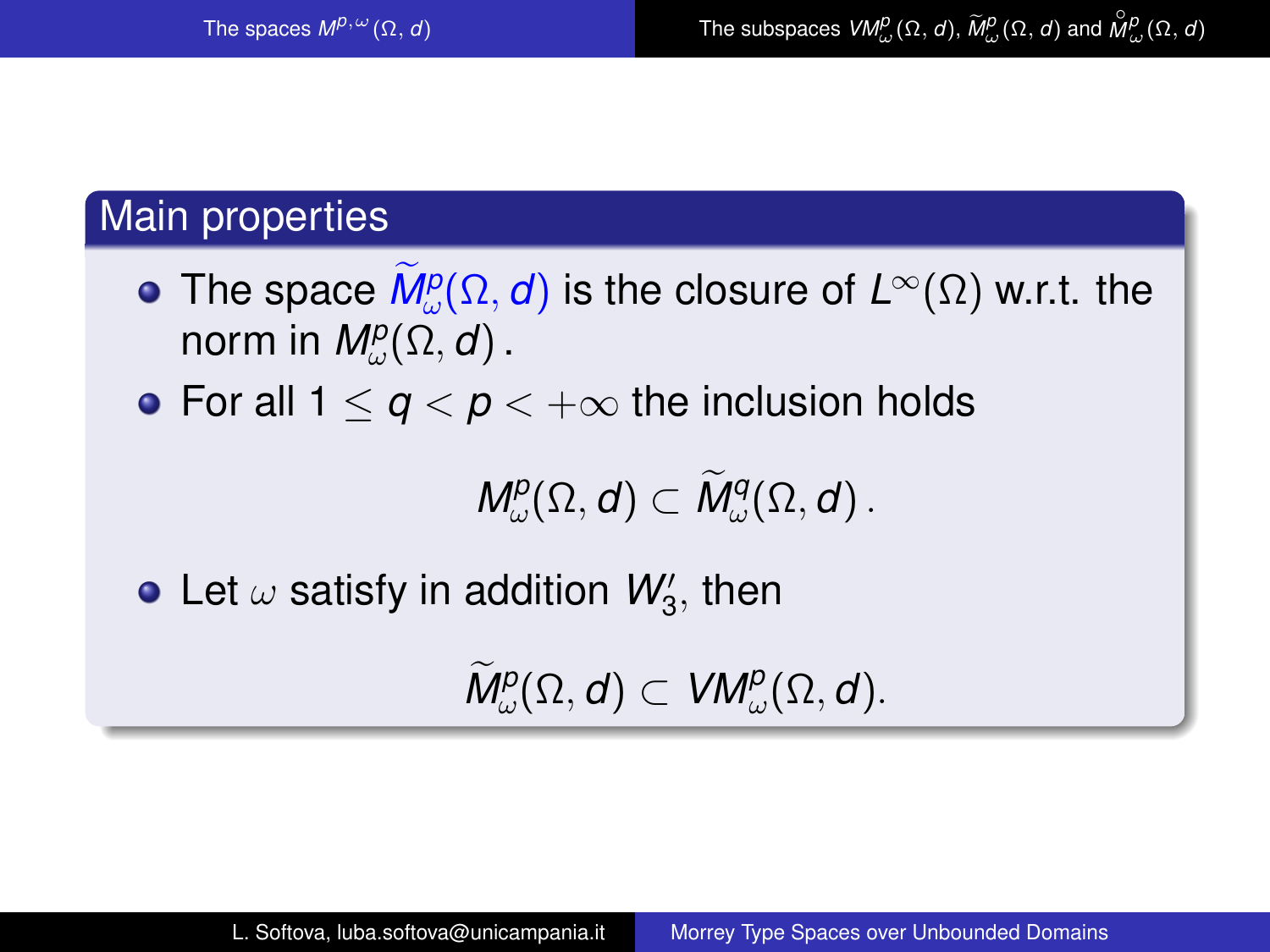## Define the cut off functions  $\zeta_h \in C_0^{\infty}(\mathbb{R}^n)$  s.t.

$$
\zeta_h(x) = \begin{cases} 1 & x \in \mathcal{B}_h(0) \\ 0 & x \notin \mathcal{B}_{2h}(0) \end{cases}.
$$

#### Definition (The space  $\stackrel{\circ}{M}$  $M^p_\omega(\Omega,d))$

Let *w* satisfies  $W_1, W_2$  and  $W_3'$ . Then  $g \in M_{\omega}^p(\Omega, d)$ belongs to  $\stackrel{\circ}{\mathsf{M}}$  $M^p_\omega(\Omega,d)$  iff

$$
g\in \tilde{M}^p_\omega(\Omega,d)\;\;\text{and}\;\;\lim_{h\to +\infty}\|(1-\zeta_h)g\|_{M^p_\omega(\Omega,d)}=0\,.
$$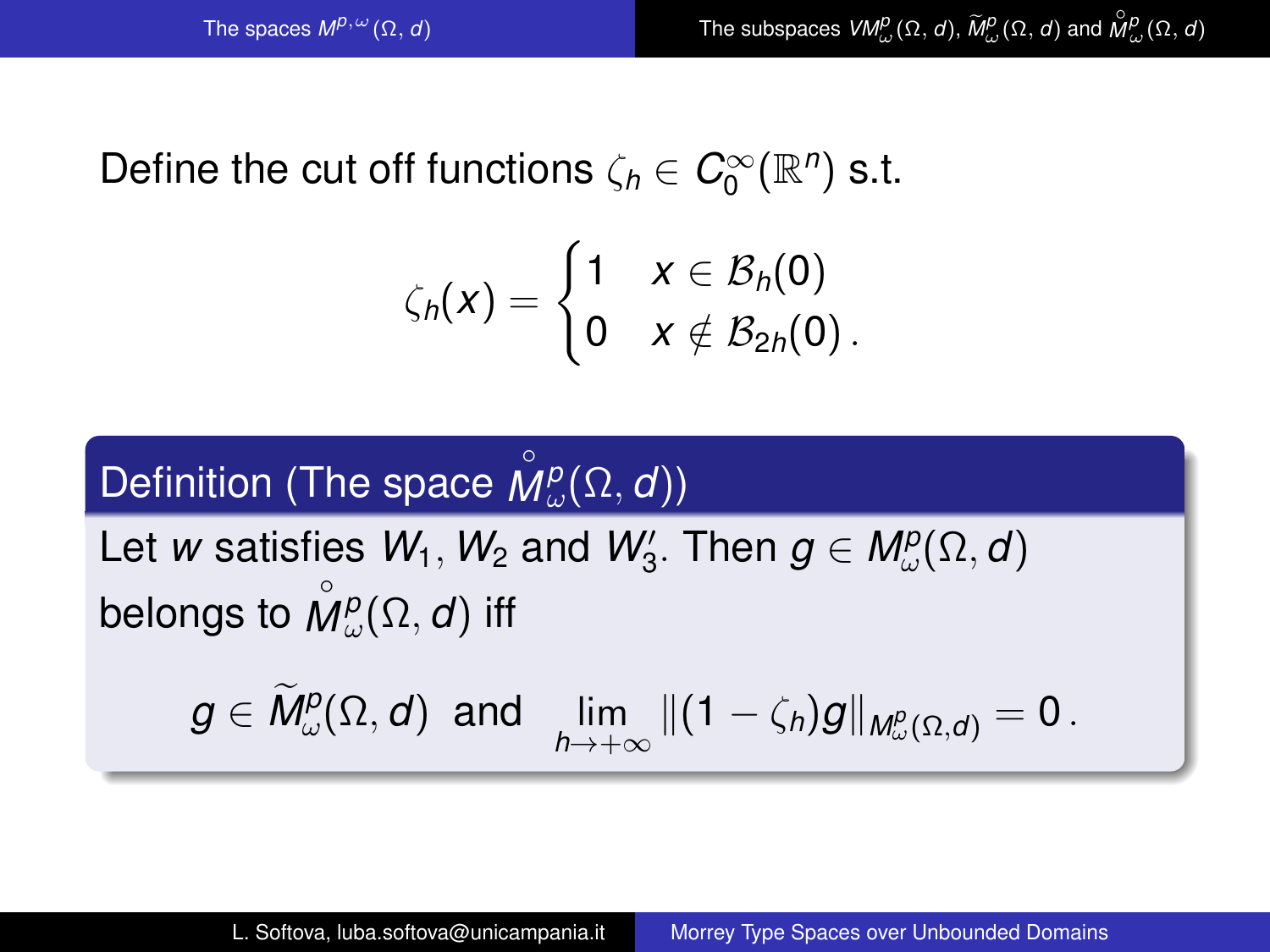#### We can describe  $\stackrel{\circ}{\mathcal{W}}$  $M^p_\omega(\Omega, d)$  by means of the following density results.

#### Lemma

 $A$  function  $g \in M^p_\omega(\Omega,d)$  belongs to  $\stackrel{\circ}{M}$  $\dot{M}^p_\omega(\Omega,d)$  iff g is in the *closure of C* $_{0}^{\infty}(\Omega)$  *w.r.t. the norm in M* $_{\omega}^{p}(\Omega, d)$ *.*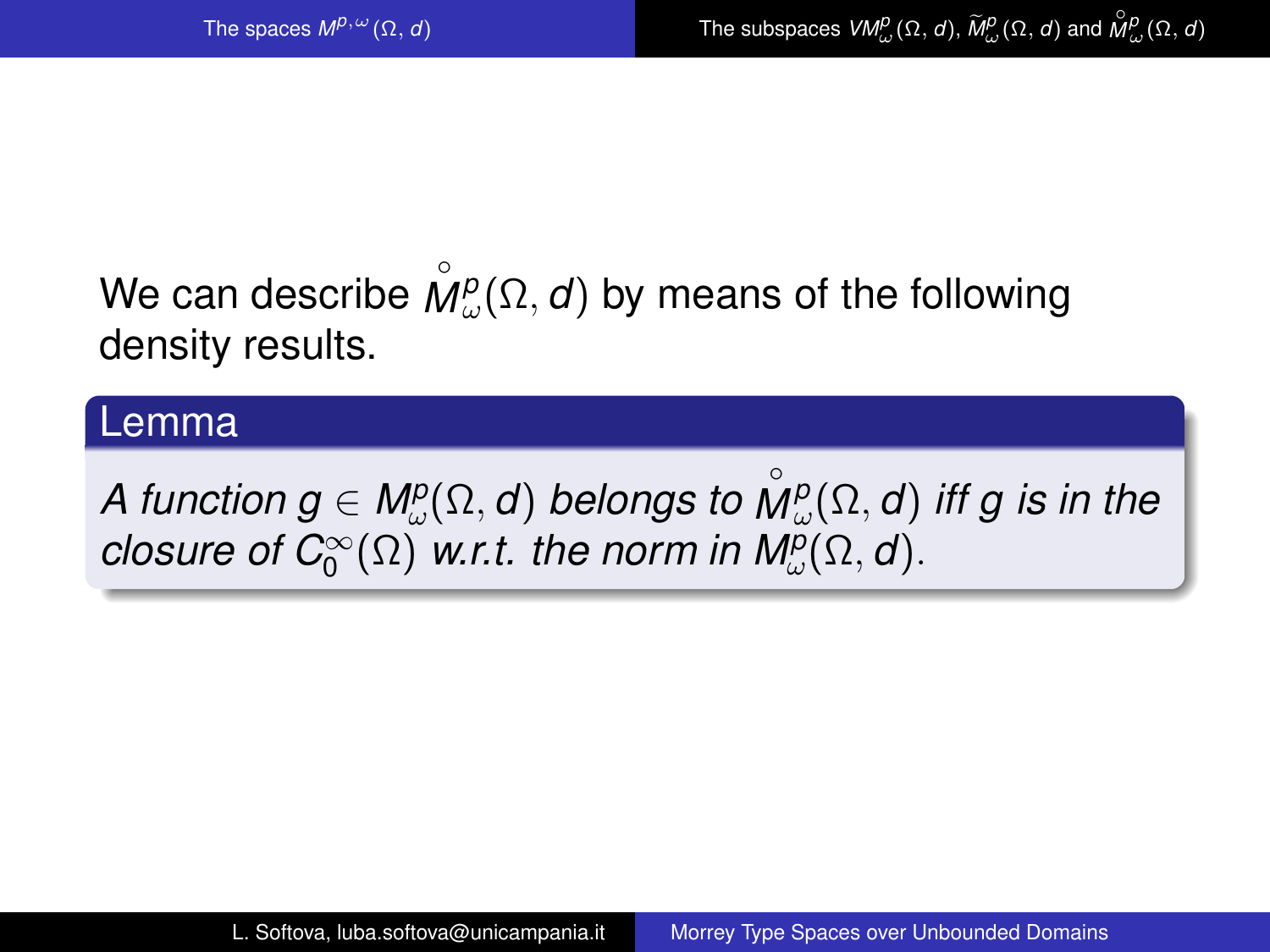*Embeddings between Morrey type subspaces*

• For all  $p \in [1, +\infty)$  and  $\omega$  satisfying  $W_3$ 

 $^{\circ}$  $\tilde{M}^p_\omega(\Omega, d) \subset \tilde{M}^p_\omega(\Omega, d) \subset VM^p_\omega(\Omega, d) \subset M^p_\omega(\Omega, d)$ .

• For all  $1 < p < q < \infty$ 

 $M^q_\omega(\Omega, d) \subset M^p_\omega(\Omega, d) \quad M^q_\omega(\Omega, d) \subset M^p_\omega(\Omega, d)$ .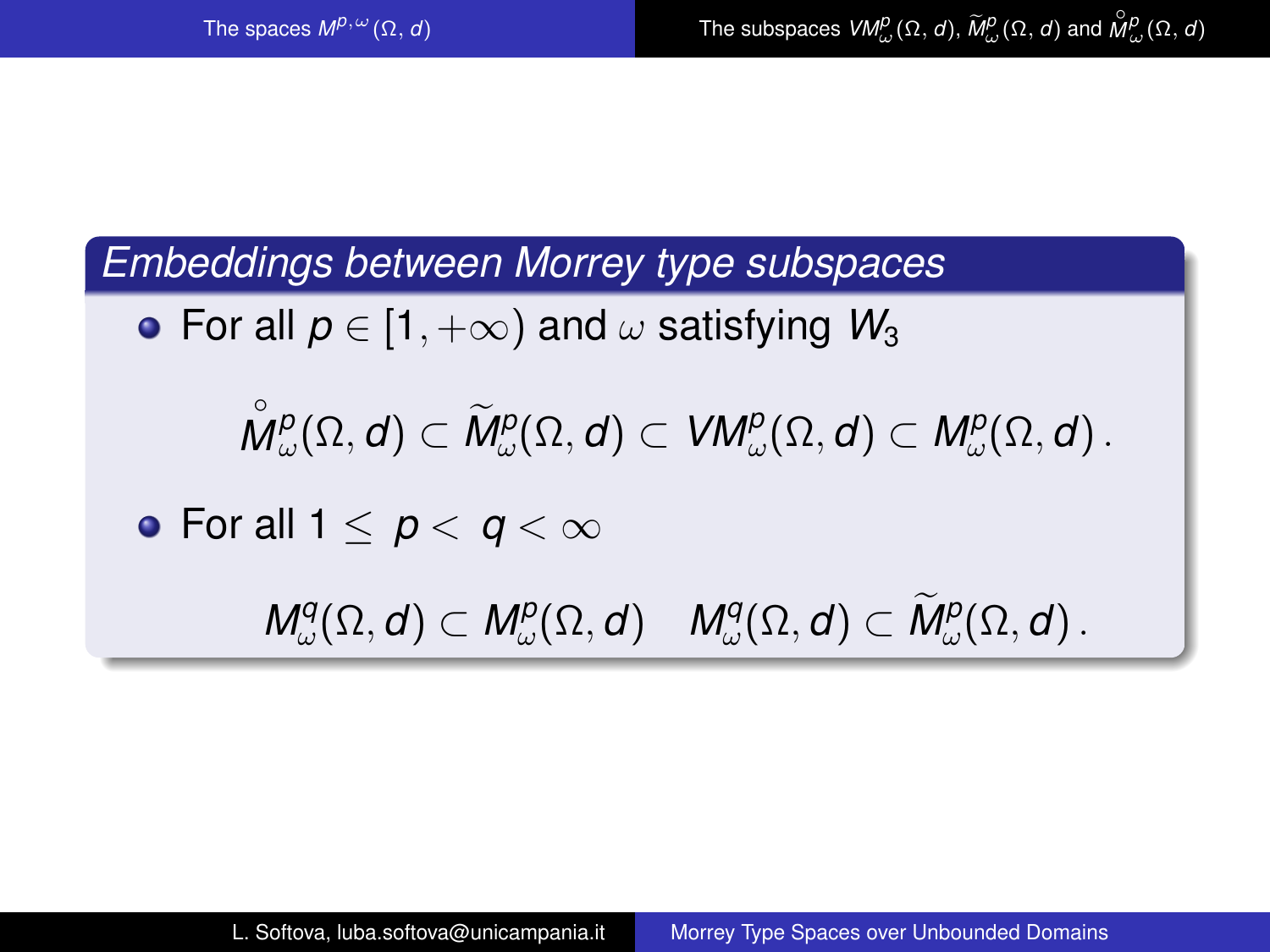<span id="page-25-0"></span>We want to construct decomposition for the functions belonging to  $\widetilde{M}^p_\omega(\Omega,d)$  and  $\overset{\circ}{M}$  $M^p_{\omega}(\Omega, d)$ , in the spirit of the classical CZD.

Modulus of continuity of *g* in  $M_{\omega}^p(\Omega, d)$ .

We define modulus continuity of *g* in  $M^p_\omega(\Omega, d)$  as a map  $\stackrel{\sim}{\sigma}{}^{\rho}_{\omega}[g]:\mathbb{R}_+\to\mathbb{R}_+$  such that for each measurable  $E\subset\Omega$ 

$$
\begin{cases} \sup_{\| \chi_E \|_{M^p_\omega(\Omega, d)} \leq \frac{1}{h}} \| g \, \chi_E \|_{M^p_\omega(\Omega, d)} \leq \widetilde{\sigma}^p_\omega[g](h) \,, \\ \lim_{h \to +\infty} \widetilde{\sigma}^p_\omega[g](h) = 0 \,. \end{cases}
$$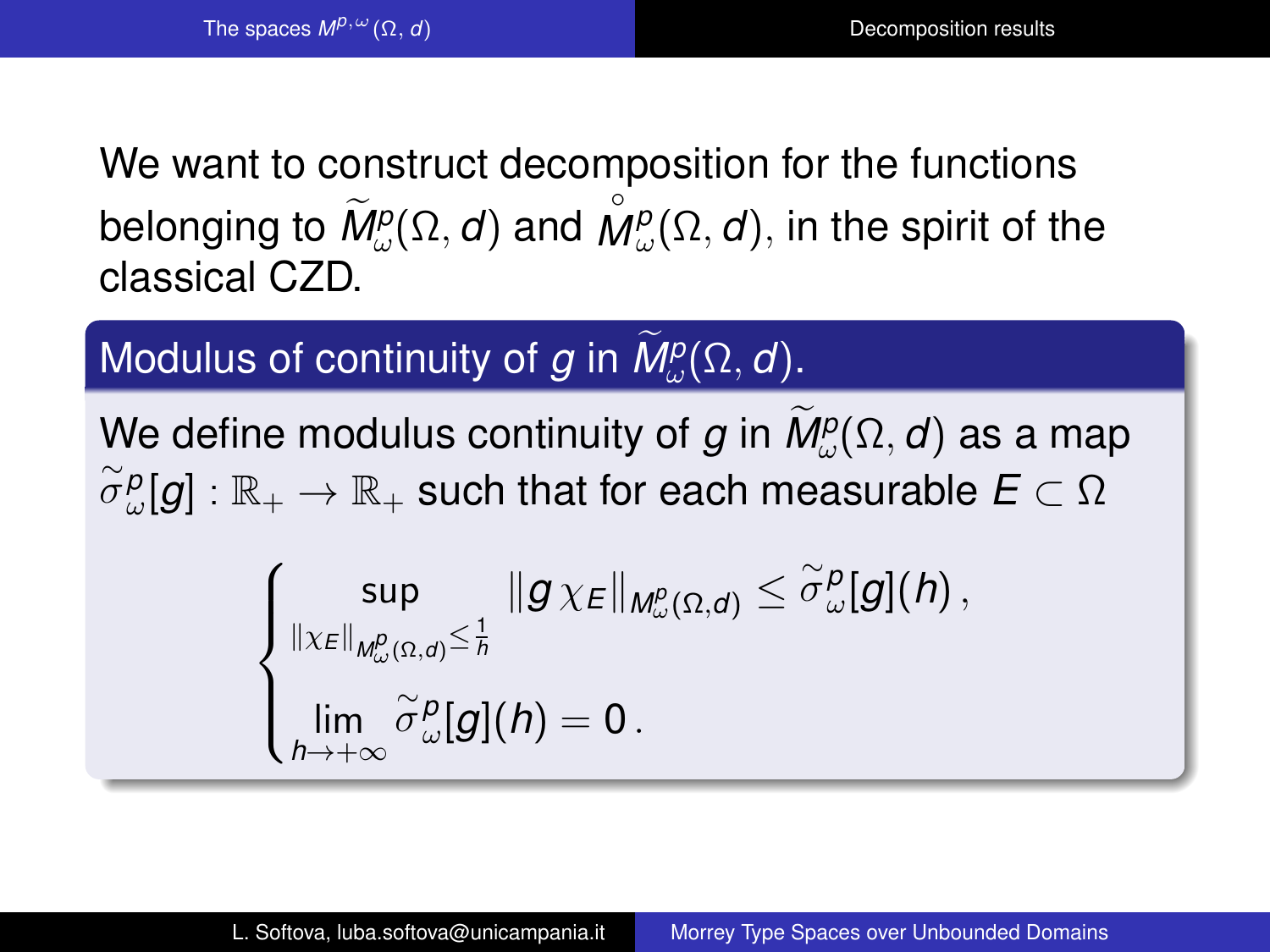#### Modulus of continuity in  $\stackrel{\circ}{\mathcal{W}}$ *M p* ω (Ω, *d*).

We define modulus of continuity of  $g$  in  $\stackrel{\circ}{W}$  $\dot{M}^p_\omega(\Omega,d)$  as a map  $\overset{\circ}{\sigma}{}^p_\omega[g]:\mathbb{R}_+\to\mathbb{R}_+$  such that for each measurable *E* ⊂ Ω

$$
\left\{\begin{aligned}\sup_{\left\|\chi_{E}\right\|_{M_{\omega}^{p}(\Omega,d)}\leq\frac{1}{h}}&\left\|g\,\chi_{E}\right\|_{M_{\omega}^{p}(\Omega,d)}+\left\|\left(1-\zeta_{h}\right)g\right\|_{M_{\omega}^{p}(\Omega,d)}\leq\overset{\circ}{\sigma}_{\omega}^{p}[g](h)\right\} \\
\lim_{h\rightarrow+\infty}\overset{\circ}{\sigma}_{\omega}^{p}[g](h)=0\,.\\
\end{aligned}\right\}
$$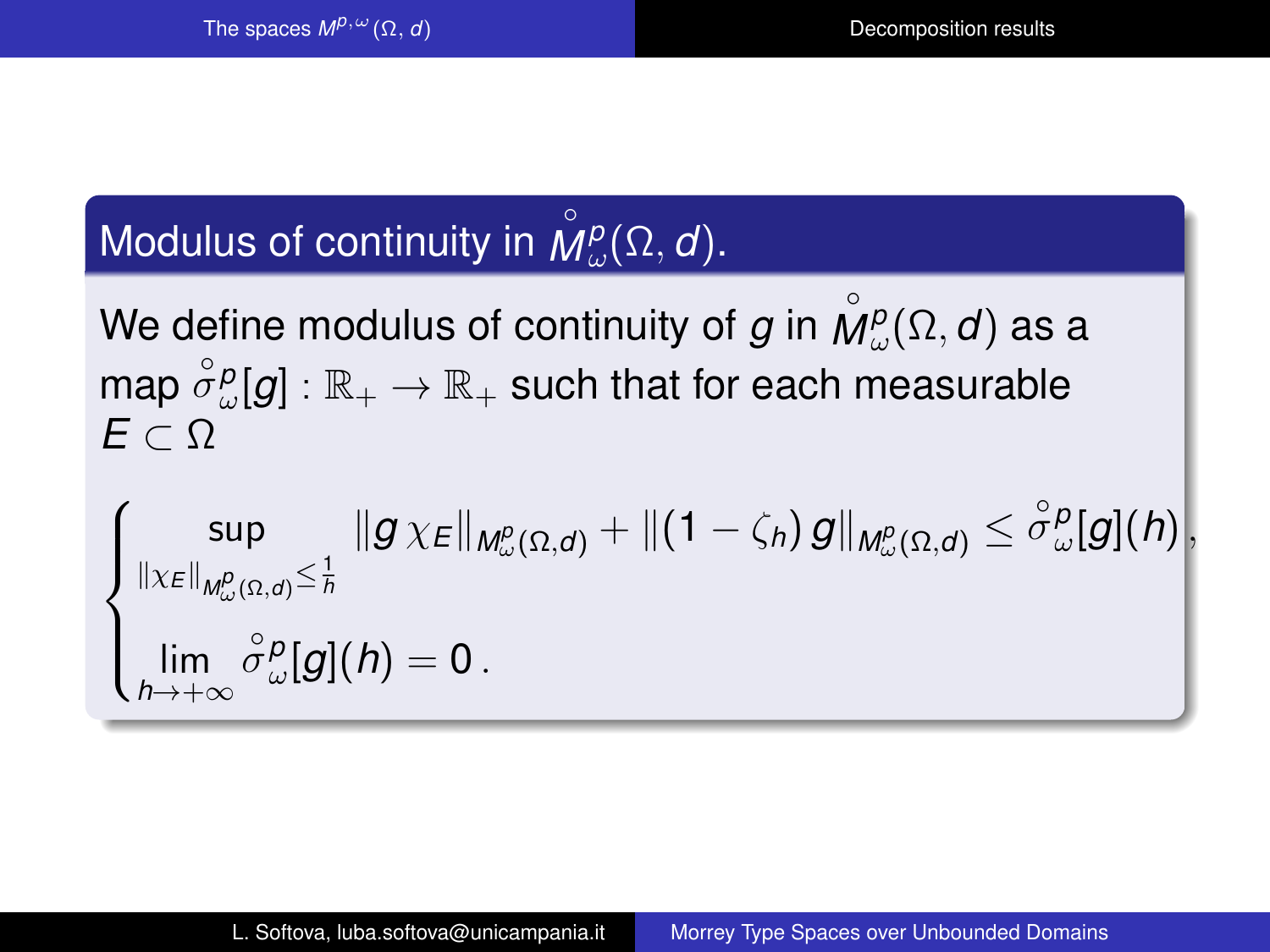## Theorem (Caso, D'Ambrosio, S., '17)

 $\mathcal{L}$ *et g*  $\in M^p_\omega(\Omega, d)$ , then for any h > 0 we have  $g = (g - g_h) + g_h$ , where

$$
\begin{cases} ||g-g_h||_{M^p_\omega(\Omega,d)}\leq \widetilde{\sigma}^\varrho_\omega[g](h)\,,\\ \\ g_h\in L^\infty(\Omega)\,,\,\,||g_h||_{L^\infty(\Omega)}\leq\, h^{\frac{1}{p}}\|g\|_{M^p_\omega(\Omega,d)}\,.\end{cases}
$$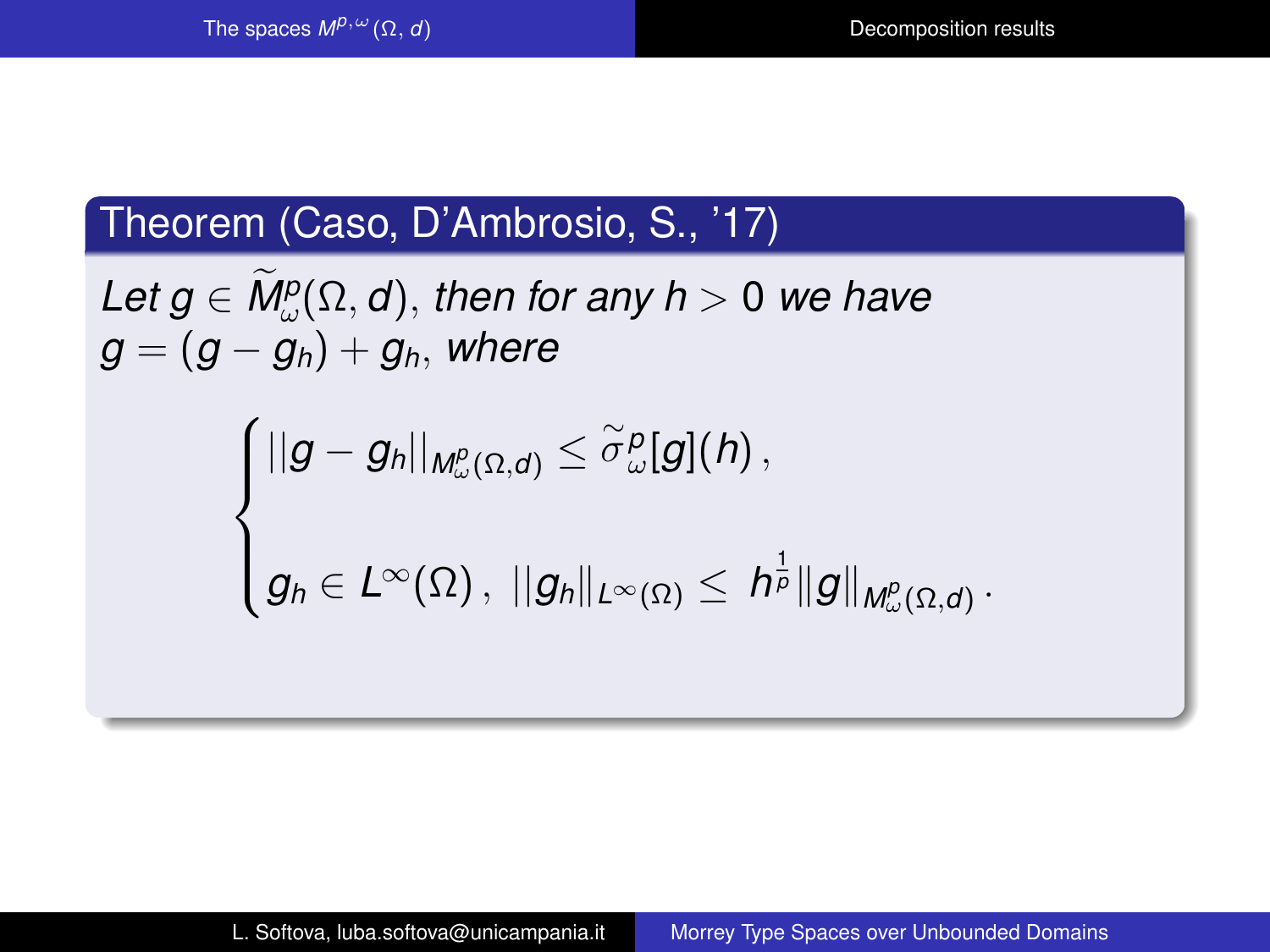#### Proof.

For any  $\boldsymbol{g} \in \textit{M}_{\omega}^p(\Omega,\boldsymbol{d})$  consider the upper level sets

$$
E_h=\{x\in \Omega:\; |g(x)|\geq h^{\frac{1}{p}}\|g\|_{M^p_\omega(\Omega,d)}\}\,.
$$

Then for  $x \in \Omega$  and  $\tau \in (0, d]$ 

$$
\frac{|E_h(x,\tau)|}{\omega(x,\tau)}\leq \frac{1}{h}\,.
$$

 $\textsf{Define the function } g_h = g_{\chi_{\textsf{E}_h}}, \text{ then } (1-\chi_{\textsf{E}_h})g \in L^\infty(\Omega)$ while

$$
\|g_h\|_{M^p_\omega(\Omega, d)} \leq \sup_{\|\chi_E\|_{M^p_\omega(\Omega, d)} \leq \frac{1}{h}} \|g_h\|_{M^p_\omega(\Omega, d)} \leq \widetilde{\sigma}^p_\omega[g](h) \, .
$$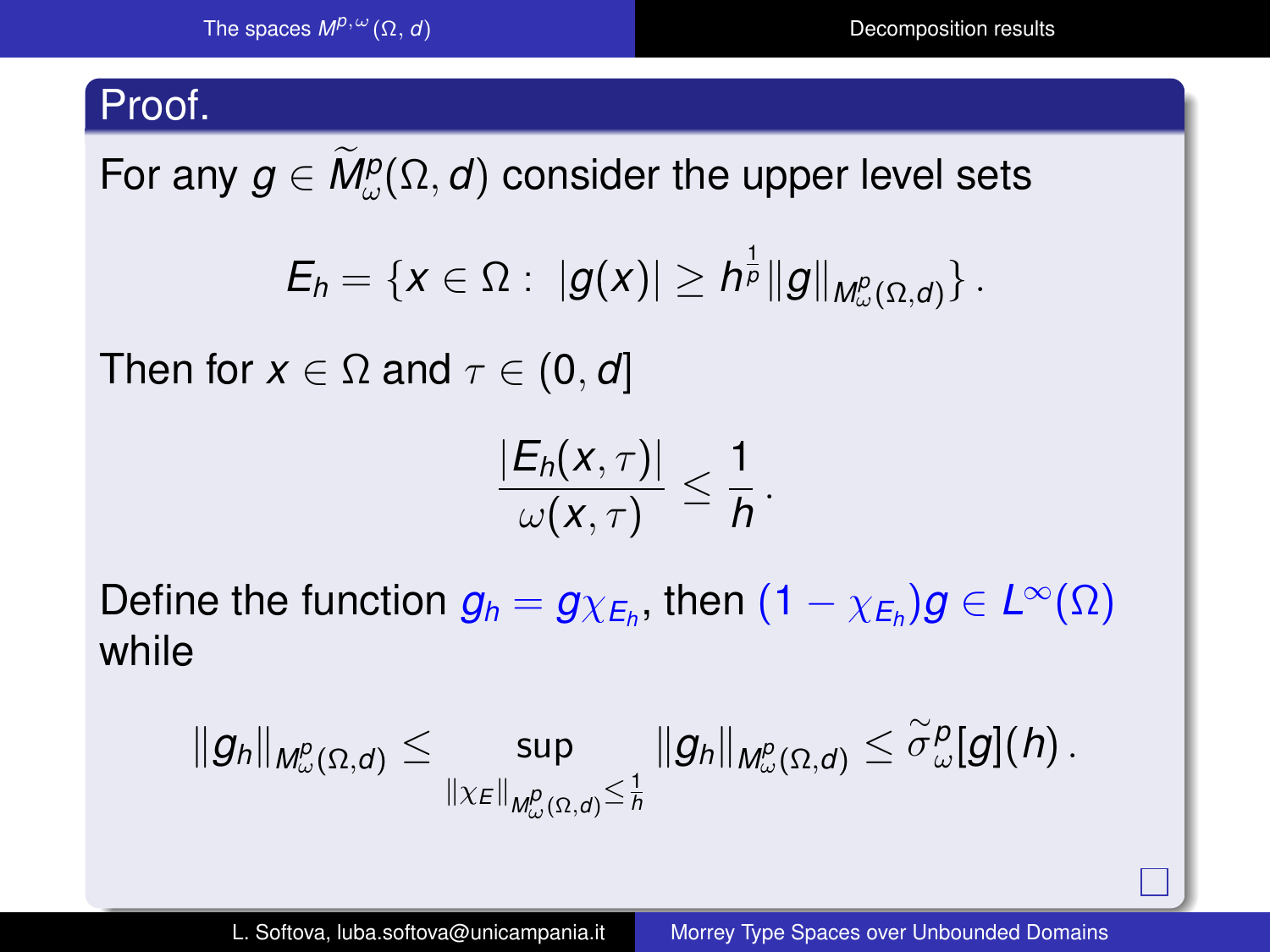#### Theorem

*Let g* ∈ ◦  $\tilde{M}^p_{\omega}(\Omega, d)$ , then for any  $h > 0$  we have  $g = (g - g_h) + g_h$ , where

$$
\begin{cases} ||g-g_h||_{M^p_\omega(\Omega,d)}\leq \overset{\circ}\sigma{}^p_\omega[g](h)\,,\\ |g_h|\leq \zeta_h\, h^{\frac1p}\|g\|_{M^p_\omega(\Omega,d)}\,.\end{cases}
$$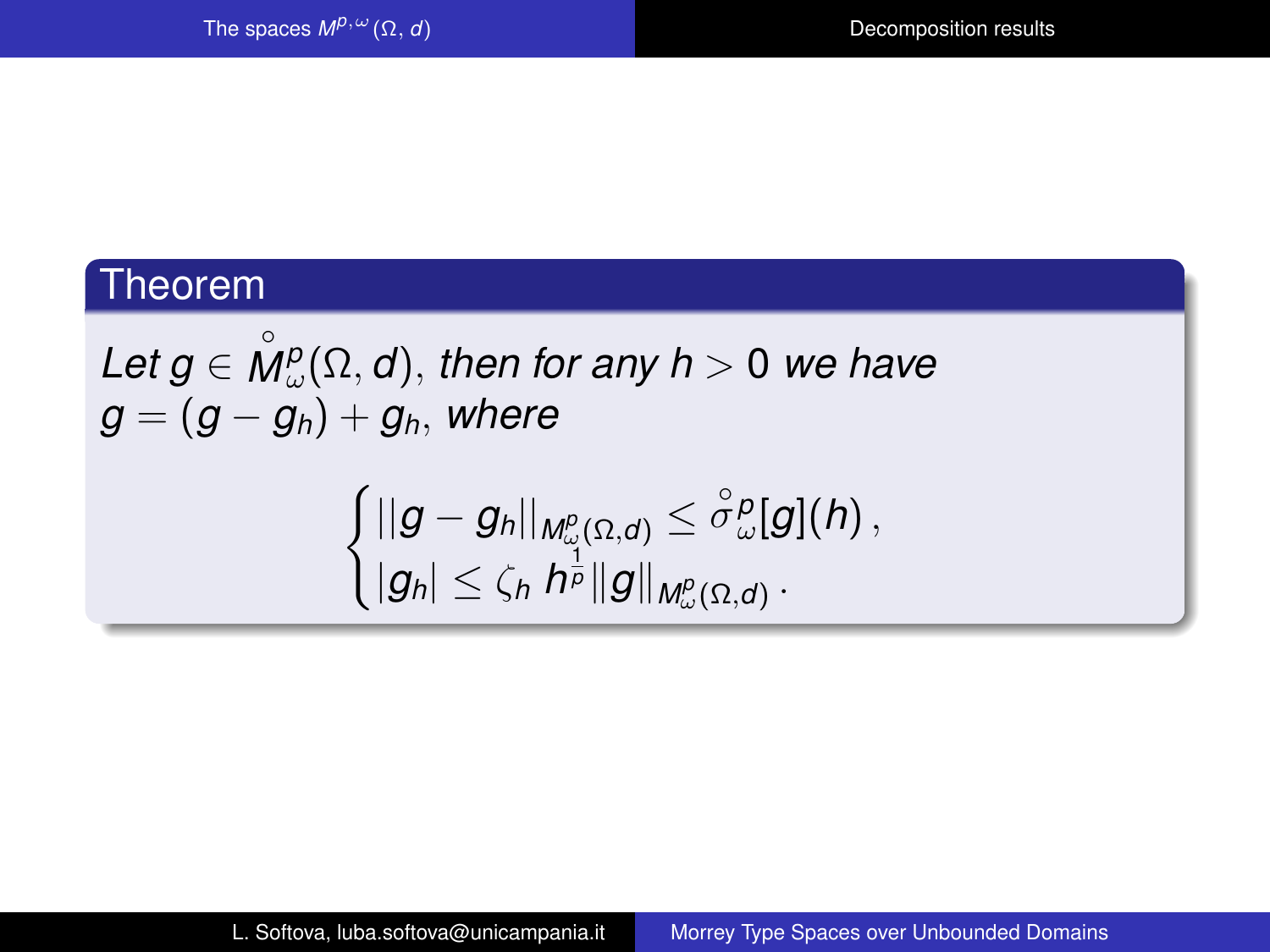#### <span id="page-30-0"></span>Proof.

Fix  $g \in \overset{\circ}{\mathcal{M}}$  $M^p_{\omega}(\Omega, d)$  and define the functions

 $g_h = \zeta_h (1 - \chi_{E_h}) g$ , and  $g - g_h = (1 - \zeta_h) g + \zeta_h \chi_{E_h} g$ .

Then

$$
\begin{aligned}\|g-g_h\|_{M^p_\omega(\Omega,d)}\leq&\|(1-\zeta_h)g\|_{M^p_\omega(\Omega,d)}+\|\chi_{E_h}g\|_{M^p_\omega(\Omega,d)}\\ \leq& \overset{\circ}{\sigma}{}^p_\omega[g](h)\end{aligned}
$$

while by the definition of *E<sup>h</sup>*

$$
|g_h|\leq \zeta_h h^{\frac{1}{p}}\|g\|_{M^p_\omega(\Omega,d)}.
$$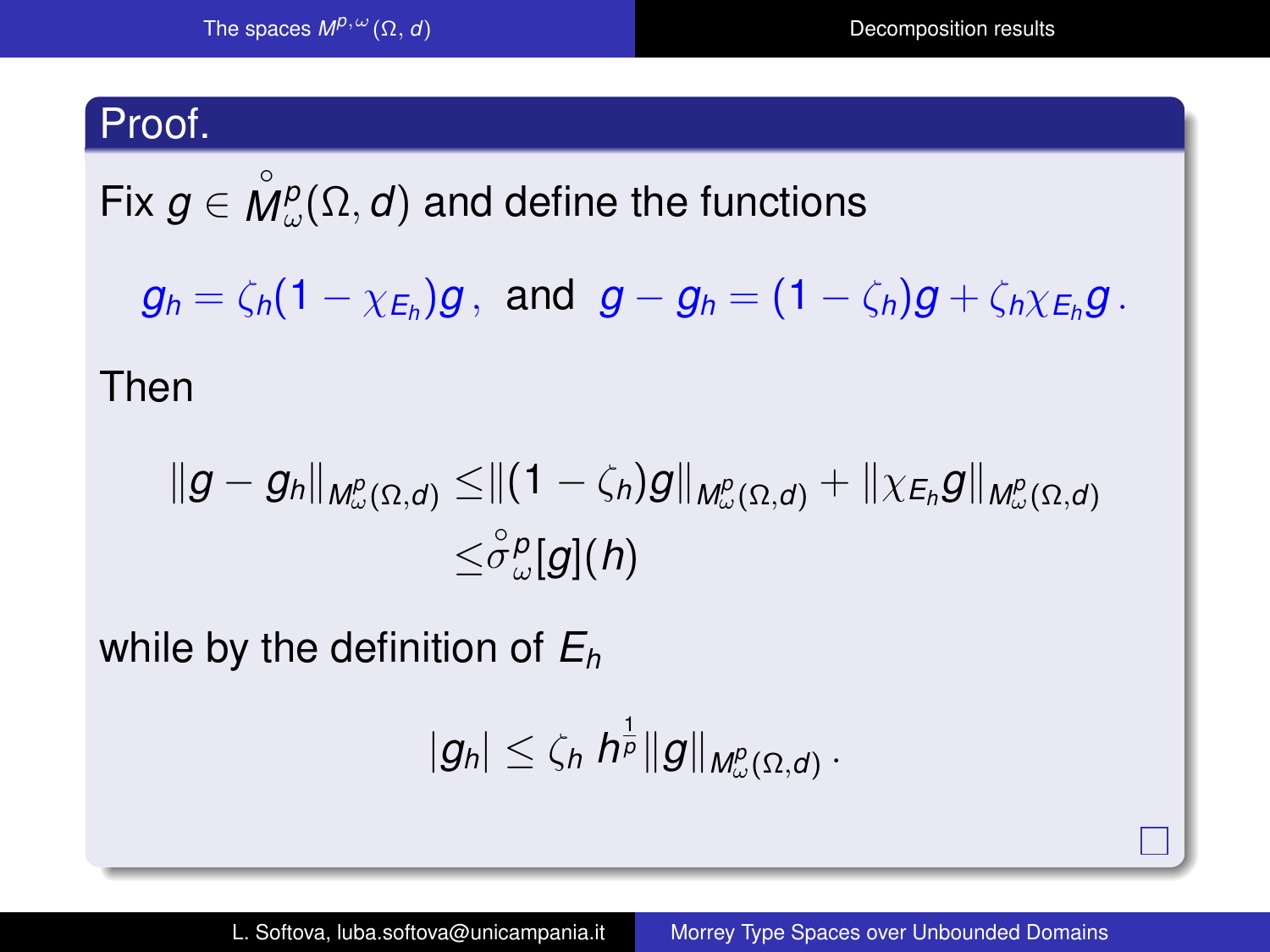## <span id="page-31-0"></span>**Bibliography** I

螶 Caso, L., P. Cavaliere, M. Transirico, *Existence results for elliptic equations*, J. Math. Anal. Appl., **274** (2) (2002), 554–563.

**Caso, L., R. D'Ambrosio, L. Softova,** *A kind of generalized Morrey spaces over unbounded domains,* (submitted).

**Chiarenza, F., M. Franciosi,** *A generalization of a theorem by C.Miranda*, Ann. Mat. Pura Appl., **161** (1992), 285–297.

Morrey Jr., C.B.,

*On the solutions of quasi-linear elliptic partial differential equations,*

Trans. Amer. Math. Soc., **43** (1938), 126–166.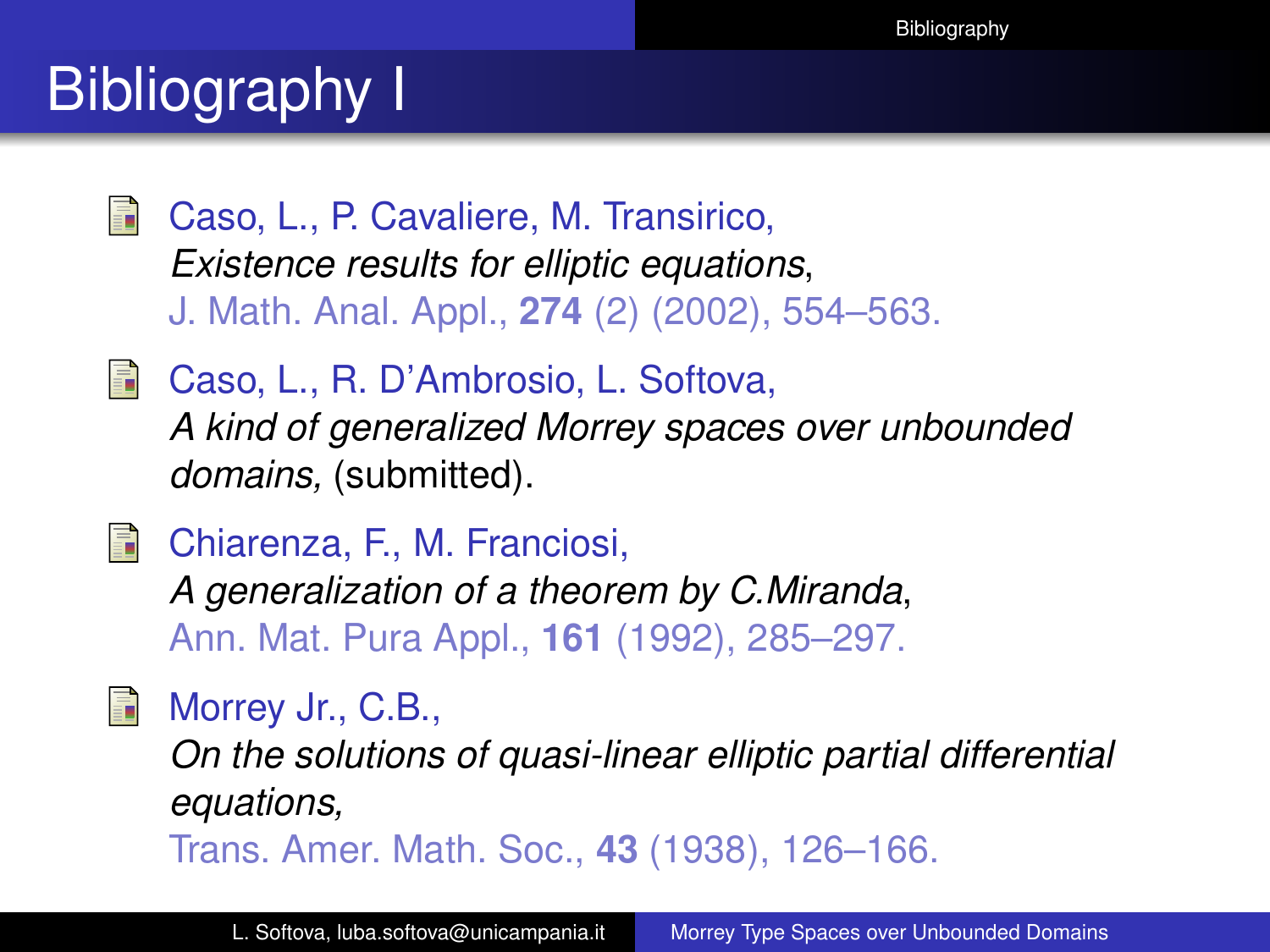# Bibliography II

#### E.

### Morrey Jr., C.B.,

Second order elliptic equations in several variables and Hölder continuity, Math. Zeitschr., **72** (1959), 146–164.



## Nakai, E.,

*Hardy-Littlewood maximal operator, singular integral operators and the Riesz potentials on generalized Morrey spaces,* Math. Nachr., **166** (1994), 95–103.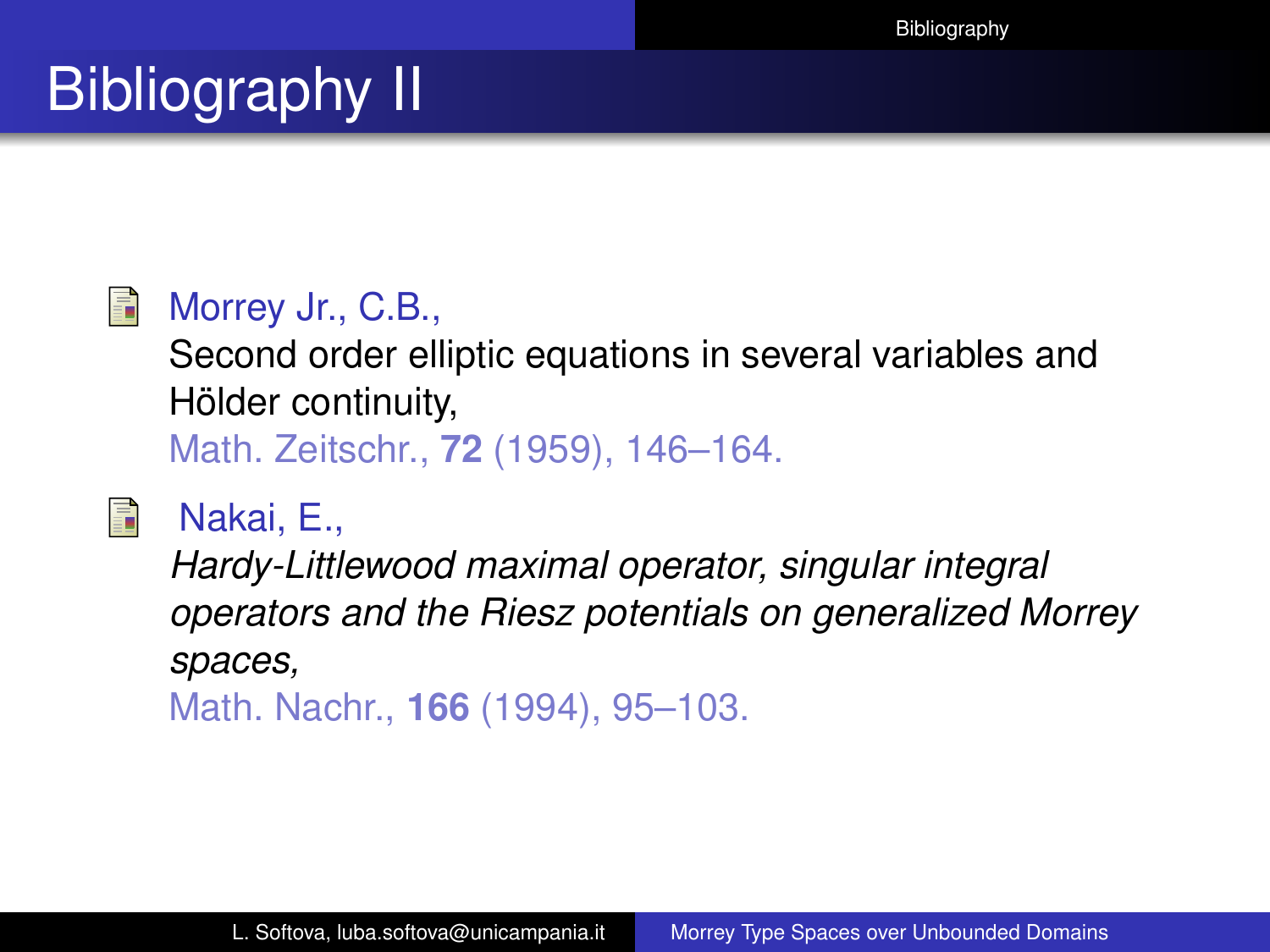# Bibliography III

#### F

#### Transirico, M., M. Troisi,

Second order elliptic equations with discontinuous coefficients and of variational type in open unbounded domains,

Boll. Unione Mat. Ital., VII. Ser., B **2**, No.2 (1988), 385–398.

H

Transirico, M., M. Troisi, A. Vitolo,

*Spaces of Morrey type and elliptic equations in divergence form on unbounded domains*,

Boll. Unione Mat. Ital., **9** (1995), 153–174.



Zorko, C.T.,

*Morrey spaces,*

Proc. Amer. Math. Soc., **98** (1986), 586–592.